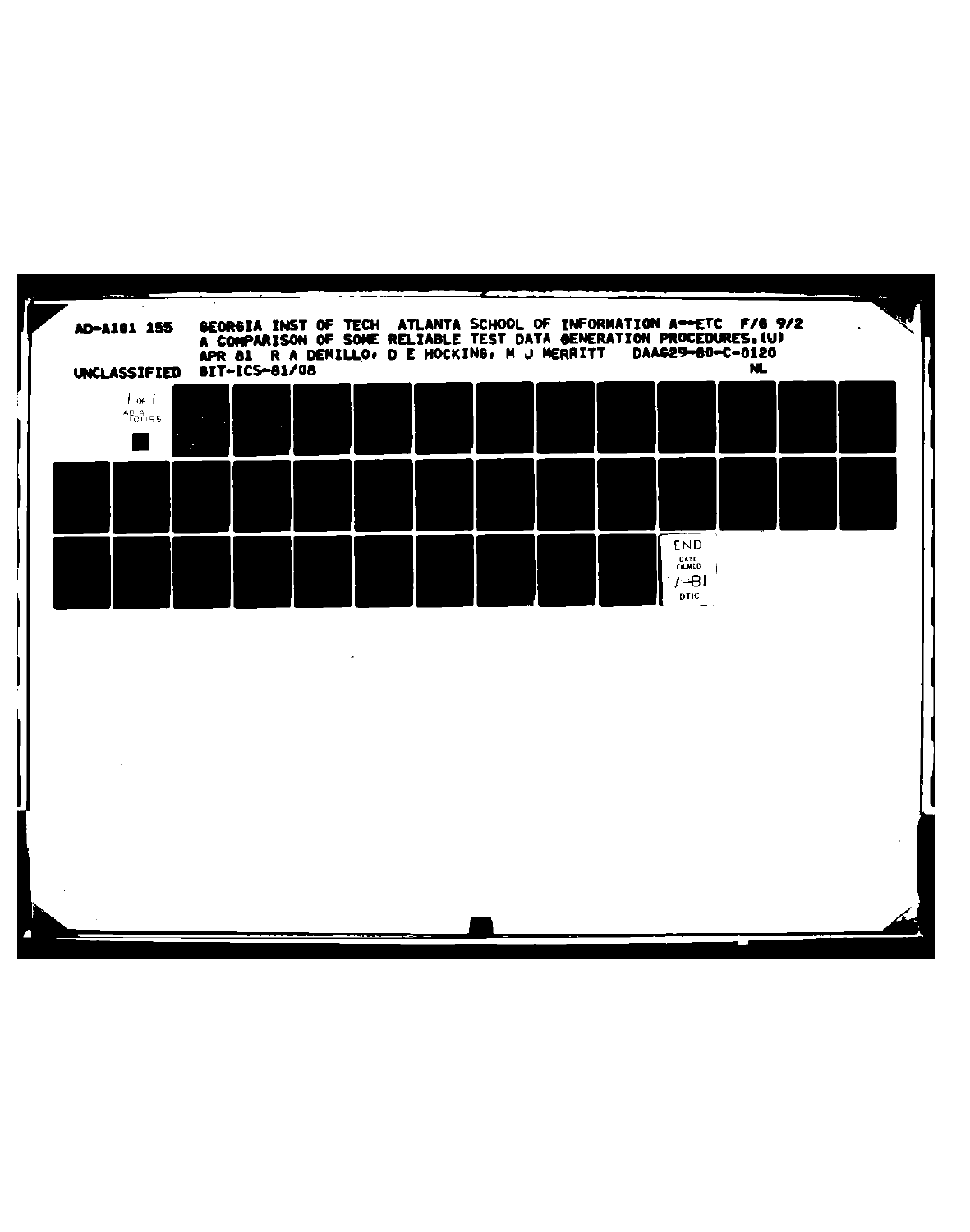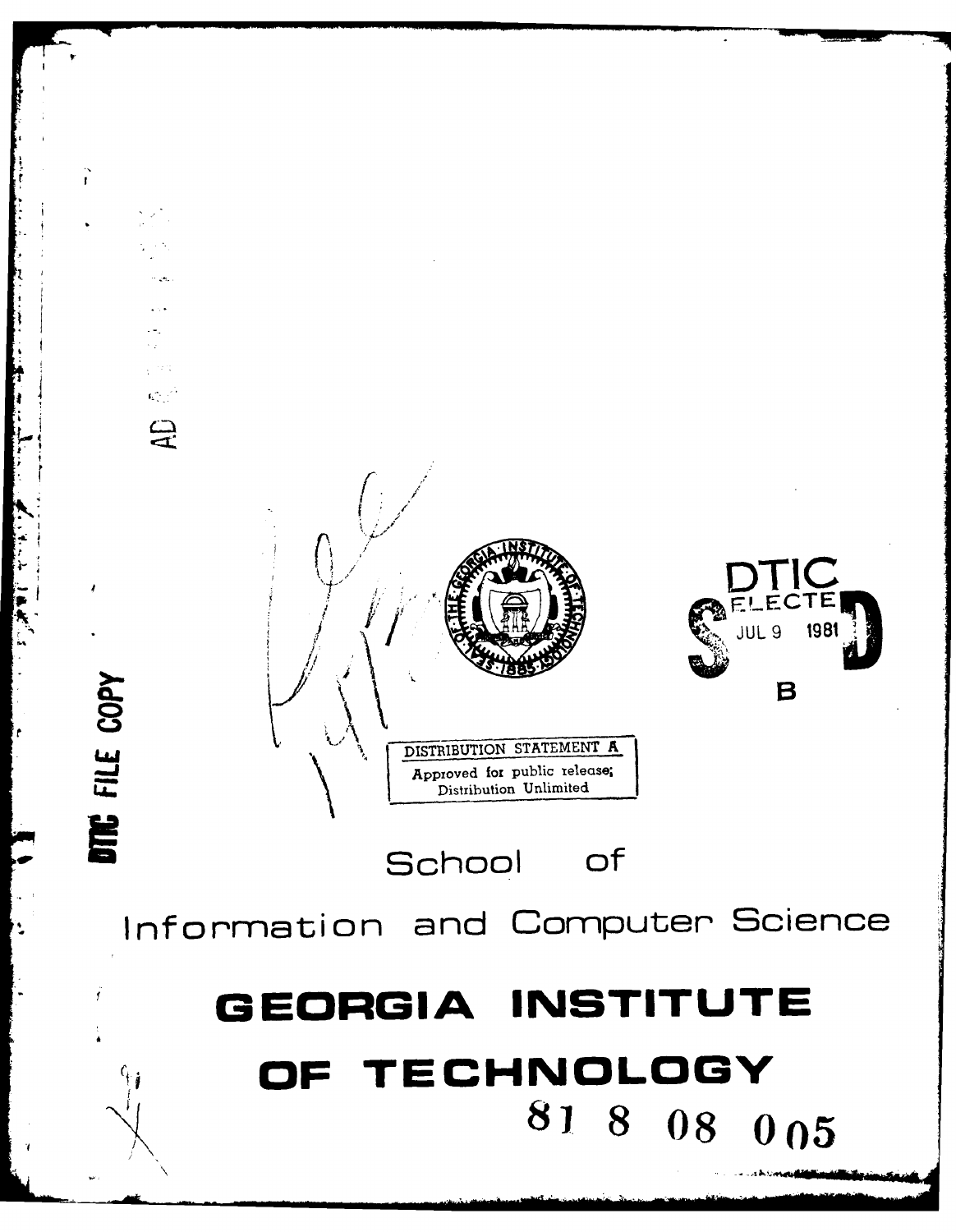

**GIT- ICS-8/08**

# **A CCWARISON** OF SOME RELIABLE **TEST DATA GENERATION PROCEDURES +**

Richard **A.** DeMillo\* Daniel **E.** Hocking\*\* Michael J. Merritt<sup>\*</sup>

April, **1981**



\*School of Information and Computer Science Georgia Institute of Technology Atlanta, Georgia **30332**

**\*\*U.S** Army Institute for Research in Management Information and Computer Science **Rmn. 105** O'Keefe Building, OTT Atlanta, Georgia **30332**

+Work supported in part **b%, U.S.** Army Research Office, Grant **#DAAG29-80-C-0120** and by Office of Naval Research, Grant **/N00014-79-C-0231.**

> **DISTRIBUTION STATEMENT A** Approved for public release; Distribution Unlimited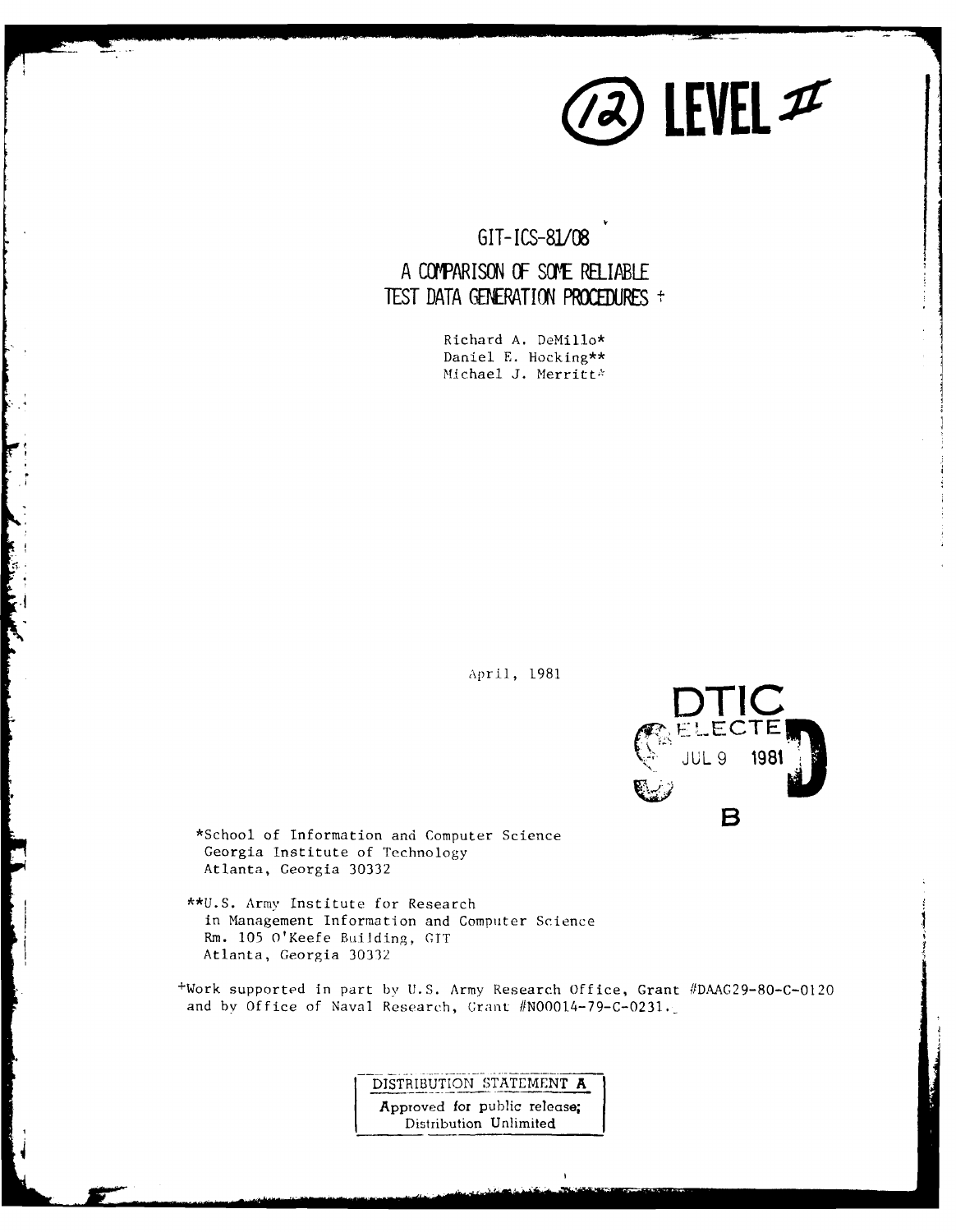#### A COMPARISON OF SOME RELIABLE TEST DATA

GENERATION PROCEDURES +

Richard A. DeMillo\* Daniel E. Hocking\*\* Michael J. Merritt\*

April, 1981

| Accession For                       |  |
|-------------------------------------|--|
| NTIS GEA&I                          |  |
| DTIC TAB                            |  |
| Unannounced                         |  |
| Justification =                     |  |
| Distribution/<br>Availability Codes |  |
| Avril annivr<br>– Suecial<br>Dist   |  |
|                                     |  |

\*School of Information and Computer Science Georgia Institute of Technology Atlanta, Georgia 30332

Ŕ

**Contract Contract Contract Contract Contract Contract Contract Contract Contract Contract Contract Contract Contract Contract Contract Contract Contract Contract Contract Contract Contract Contract Contract Contract Contr** 

and the company of the company of the company of the company of the company of

\*\*U.S. Army Institute for Research in Management Information and Computer Science Rm. 115 O'Keefe Building, GIT Atlanta, Georgia 30332

\*Work supported in part by U.S. Army Research Office, Grant #DAAG29-80-C-0120 and by Office of Naval Research, Grant #N00014-79-C-0231.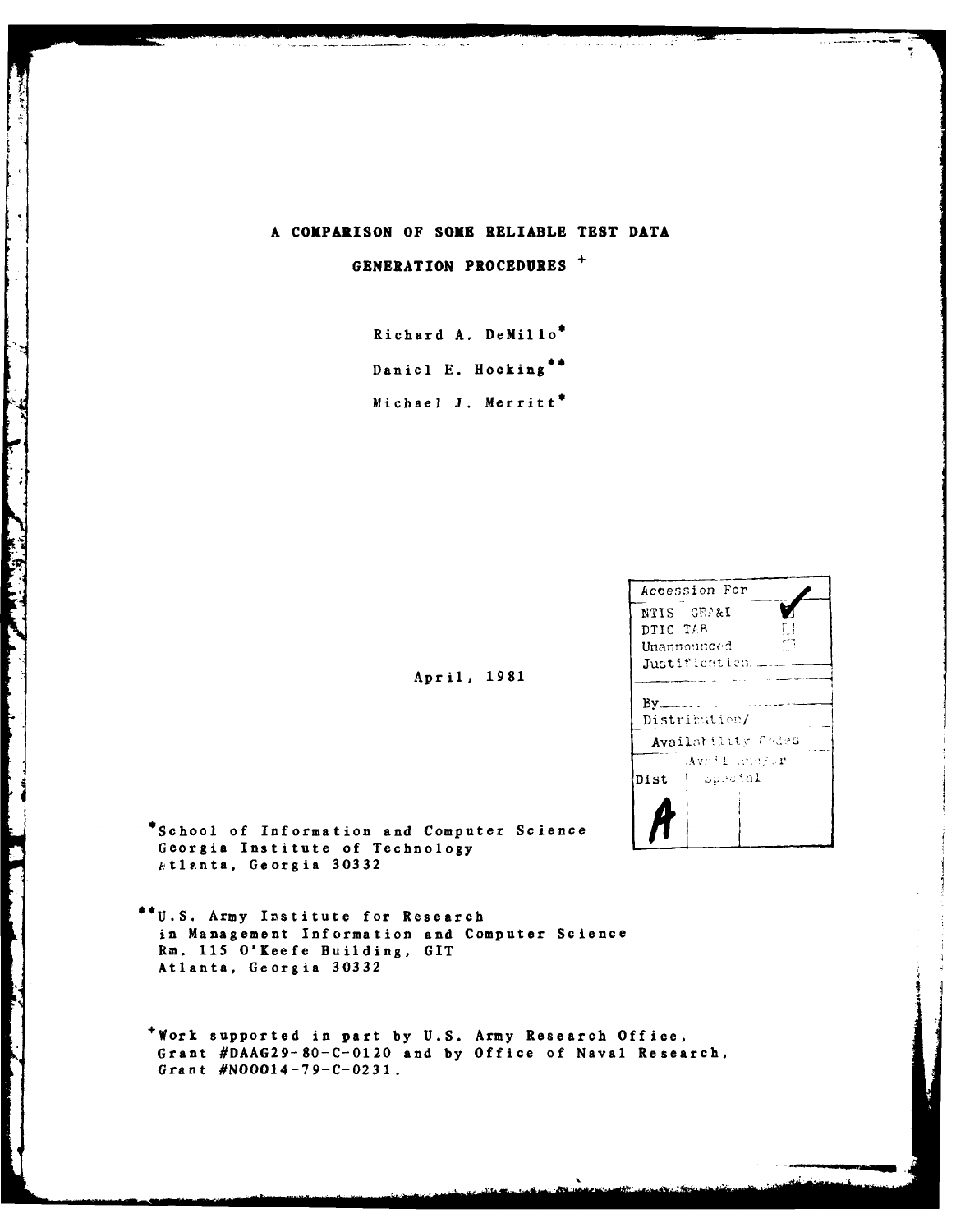#### **A** COMPARISON OF **SOME** RELIABLE **TEST DATA GENERATION** PROCEDURES<sup>+</sup>

Richard **A.** DeMillo\*, Daniel **E.** Rocking\*, Michael **J.** Merritt\*

#### Abstract

**A** set of <u>mutants</u> of a program P. M(P), is a finite subset of the set of all programs written in the language of P, and EM(P) is set of all  $\overline{p} \cdot \overline{p}$  and  $\overline{p} \cdot \overline{p}$  and  $\overline{p} \cdot \overline{p}$  and  $\overline{p} \cdot \overline{p}$  and  $\overline{p} \cdot \overline{p}$  and  $\overline{p} \cdot \overline{p}$ the set of programs in M(P) which are (functionally) equivalent to **P.** For a set of test data T, DM(P,T) is the set of programs in M(P) which give results differing from P on at least one point in T. \ A **mutation score** for P, T is defined as follows:

> $|DM(P,T)|$  $ms(P, T) = -1$  $|M(P)| - |EM(P)|$

 $A$ s described elsewhere, it is possible to choose the function  $M$ so that ms(P,T) **<sup>=</sup>1** only if T demonstrates the correctness **of P** with high probability.

This paper is a case study of four test data generation schemes. For a fixed program P, five sets of test data are generated and mutation scores are calculated using the **FMS.2** mutation system. Since each set has a score less than one, the **FMS.2** system is used to derive a set T such that  $ms(P,T)=1$ ,

**Keywords:** software reliability, program testing, mutation.

**-** School of Information and Computer Science Georgia Institute of Technology Atlanta, Georgia **30332**

I

**U.S.** Army Institute for Research in Management Information and Computer Science Rm. **115** O'Keefe Building, **GIT** Atlanta, Georgia **30332**

+Work supported in part **by U.S.** Army Research Office, Grant **#DAAG29-80-C-0120** and **by** Office of Naval Research, Grant **#NO0014-79-C-0231.**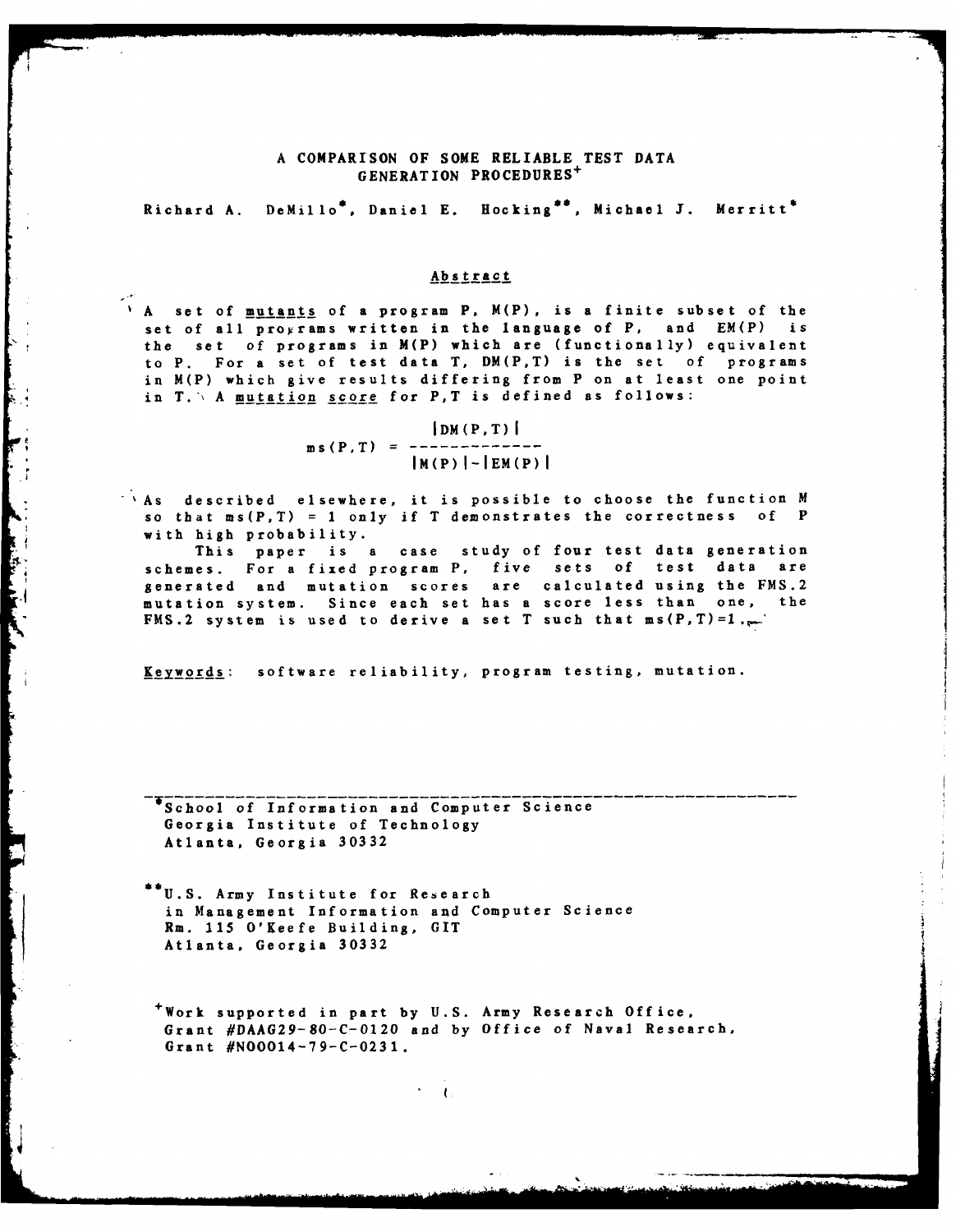#### Section 1. **INTP.ODUCTION Page 1**

#### **SECTION 1**

## **INTRODUCTION**

There are currently many suggested procedures for choosing input data for software testing [1,7,8,10,12,13]. In this paper we describe an experimental technique for the relative evaluation of different test data generation procedures, and present the **too,** results of one such study comparing five testing methodologies. Mutation analysis [1,4,5], a tool for the evaluation of individual test data sets, is used to generate a mutation score,  $0 \leq m s(P, T_i) \leq 1$ , where P is a program and  $T_i$  the test data generated **by** procedure i. Within certain constraints discussed FA below, data sets with high mutation scores may **be** judged superior to those with low scores. Mutation scores for data sets generated **by** the various methodologies provide an objective evaluation of those methodologies, when applied to the particular program studied. Repeating this procedure with a variety of programs would provide a tool for the overall evaluation of testing methodologies.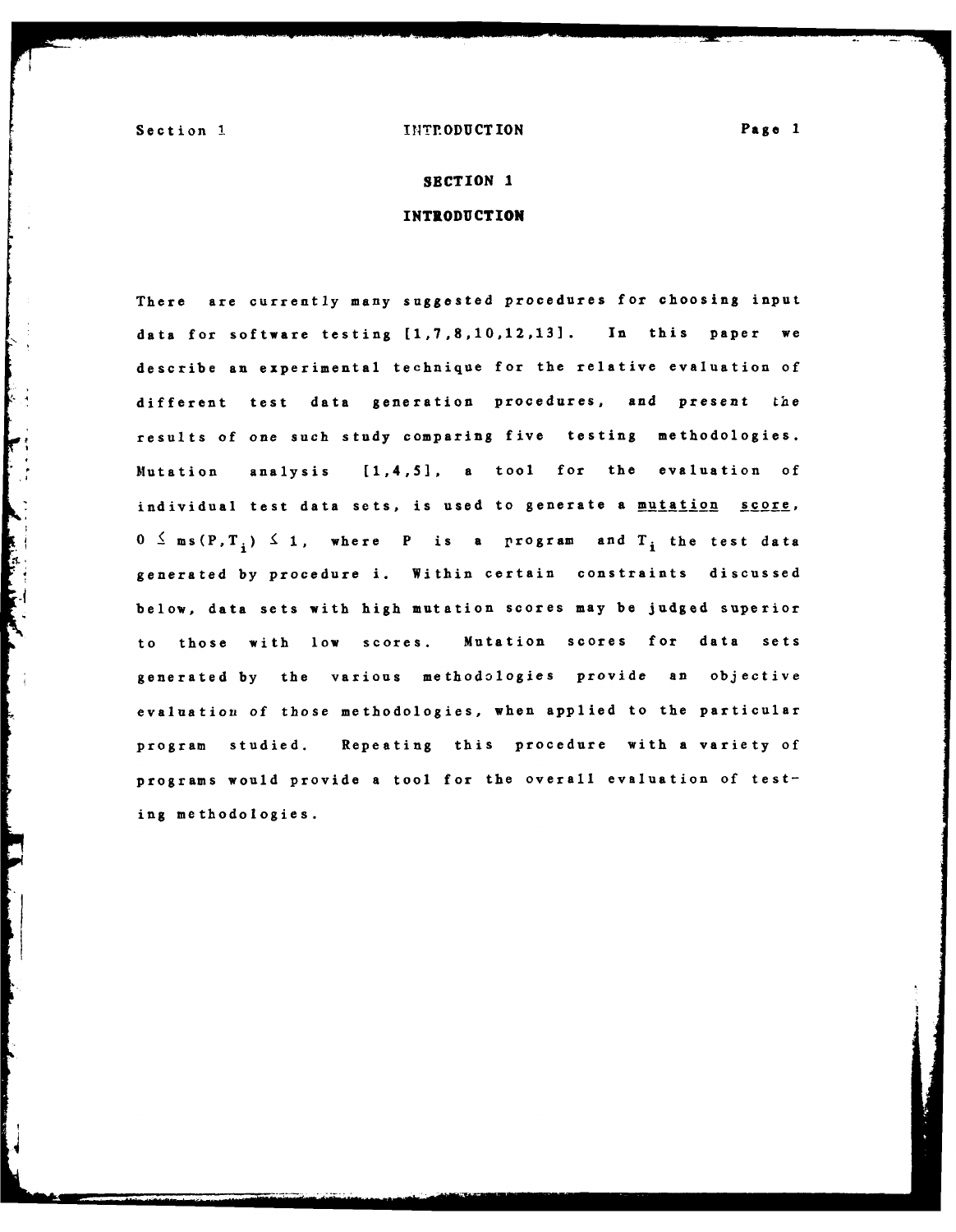#### **SECTION** 2

#### RELIABILITY **OF TEST DATA**

When a program P behaves correctly on **a** single test input, t, it is differentiated from an infinite subset of Prog(P) **(all** programs in the language of **P),** the subset of programs that behave incorrectly on input t. Since an infinite number of programs in Prog(P) differ from P on only one input, testing alone cannot establish program correctness unless it is exhaustive. This is of course impossible **for** most practical situations.

Thus, testing cannot **be** used to establish program correctness-- but it can **be** used to increase confidence in a program's correctness. **Two** sets of test data often differ in the levels of confidence they engender--one is said to **be** more reliable than the other. An example would be two sets of data, T and  $T'$ , such that  $T \subseteq T'$ :  $T'$  is more reliable than  $T$ .

#### **Measuring Reliability**

**Let** M(P) **C** Prog(P) be a finite subset of the programs in the language of P and let  $EM(P) \subseteq M(P)$  be the subset of  $M(P)$  of programs equivalent to P (ije., programs that compute the **same** function). Finally, let DM(P,T) **E** M(P) **- EM(P) be** the subset of non-equivalent programs in M(P) that behave differeutly than P on some input from the set T **of** test data. We define the mutation score for **program P and test data set** T to **be** the fraction of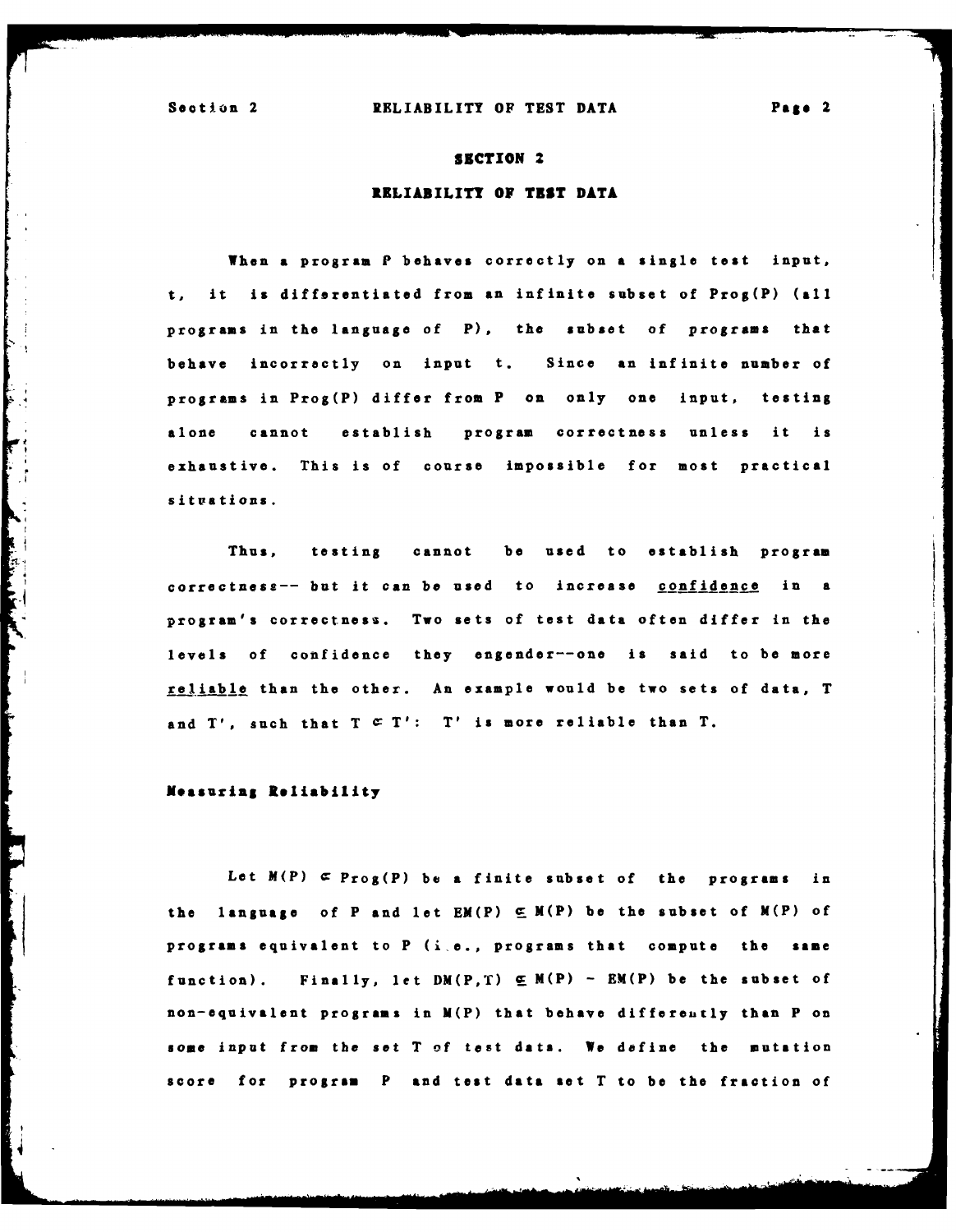#### Section 2 RELIABILITY OF **TEST DATA** Page **3**

## non-equivalent programs differentiated from P **by** T:

 $|DM(P,T)|$  $ms(P, T) = ---$ **IM(P)I - IEM(P)I**

Notice that **ms()** is determined **by** the language and **by** the set M(P). Thus, the mutation score is a practical method for comparing the reliability of test data sets provided only the set M(P) is chosen to meet two criteria:

I) ms(P,T) is easy to compute, and

II) confidence in the correctness of P increases

as ms(P,T) approaches **1.**

Furthermore, if P is known to be correct, the mutation score may be used to compare the reliability of test data selection methods; one method is more reliable than another if it produces more reliable test data sets.

Mutation Theory

**Communication** 

Mutation analysis is one method of choosing M(P) to satisfy the **I** and II above. In mutation analysis, each element of M(P) is generated from P **by** introducing some small change into P--the set M(P) is the set of mutants of P. Each change is meant to simulate a simple programmer error **[51.** These changes are introduced according to rules called mutant operators, different types of errors being introduced according to different operators **(a** complete discussion of mutant operators appears in **[I]-** explicit examples of program mutants are presented later in this paper).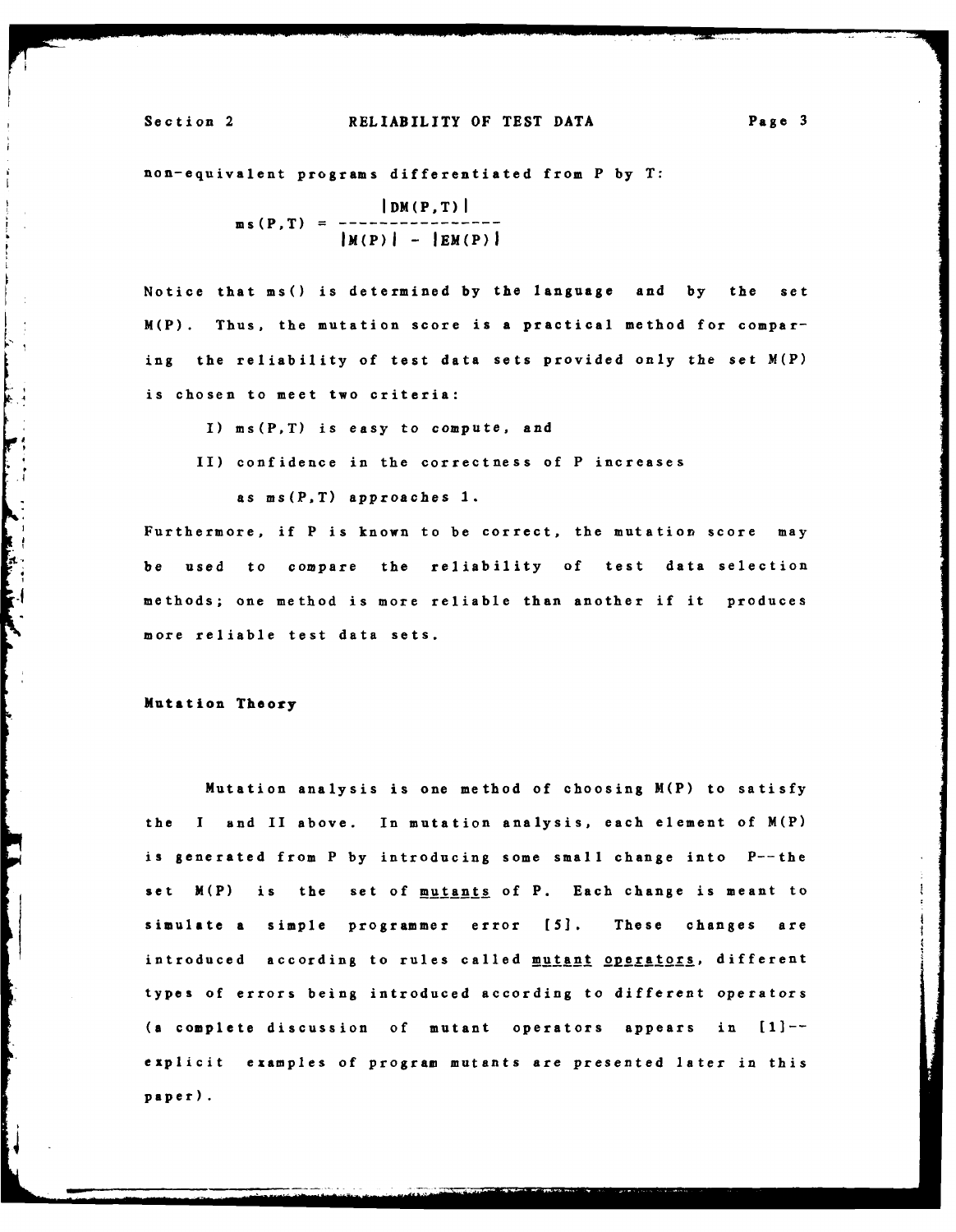#### Section 2 RELIABILITY OF **TEST DATA Page** 4

The errors introduced **by** mutant operators simulate actual program errors made **by** competent programmers in practice **[1].** Provided P is correct, the elements of M(P) are the programs with single errors that a competent programmer is most likely to produce in place **of P.** The more frequently such likely errors are detected **by** a set of test data (the higher the mutation score), the more confidence one can acquire that the program has no such single error. Empirical evidence supports the assumption that test data sufficient to detect single errors suffices to detect erroneous programs with multiple errors as well **(1,2,3].** Additional evidence that this choice of M(P) satisfies **II** is the observed reliability of programs tested **by** data sets with high mutation scores (1,4,61.

Prototype automated mutation systems, described below, have been used to compute mutation scores **for** a large number of programs, in three languages **[1].** Theoretical studies and runtime observations suggest that mutation scores may be economically computed **for** even large programs **[6,9],** so that this choice of M(P) also satisfies **I.**

**<sup>A</sup>**mutation system generates the set M(P) **by** applying mutant operators to P. Using appropriate optimizing heuristics, it then interprets the program and its mutants, running them on test data provided **by** the tester. Any mutant which produces output differing from the original program **is** 'killed,' and removed from further consideration. Some mutant programs will perform identically to the original program on all inputs--these are eguivalent mutants, the set **EM(P).** As the testing process

 $\cdot$ 

 $\frac{1}{2}$ 

 $\mathbb{R}^2$ 

 $\begin{array}{c} \n\mathbf{r} \\ \n\vdots \\ \n\end{array}$  $\cdot$ 

N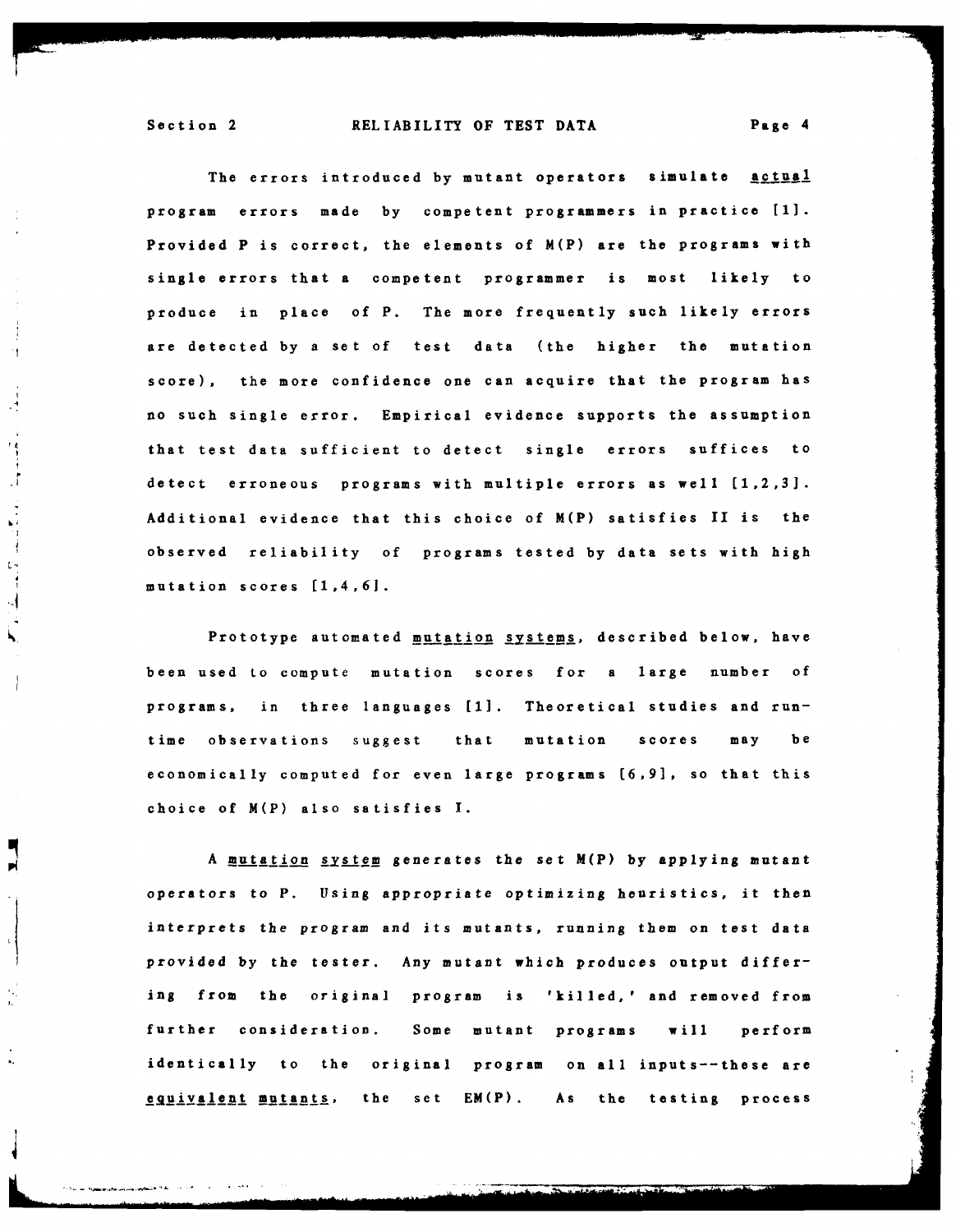$\sim$   $\sim$ 

۴, ों

**Commentant** 

į.

Ę Н

continues, the tester may view individual mutants or apply automated heuristics in order to determine if they are equivalent. **A** program passes the mutation analysis once all nonequivalent mutants have been killed **by** some input. **Of** course, the original program must have been **judged by** the tester to have performed correctly on all test data. **if** P is known to be correct, the set of mutants killed **by** a set of test data T is exactly the set DM(P,T) (the 'dead mutants' **of** P) needed to compute ms(P,T).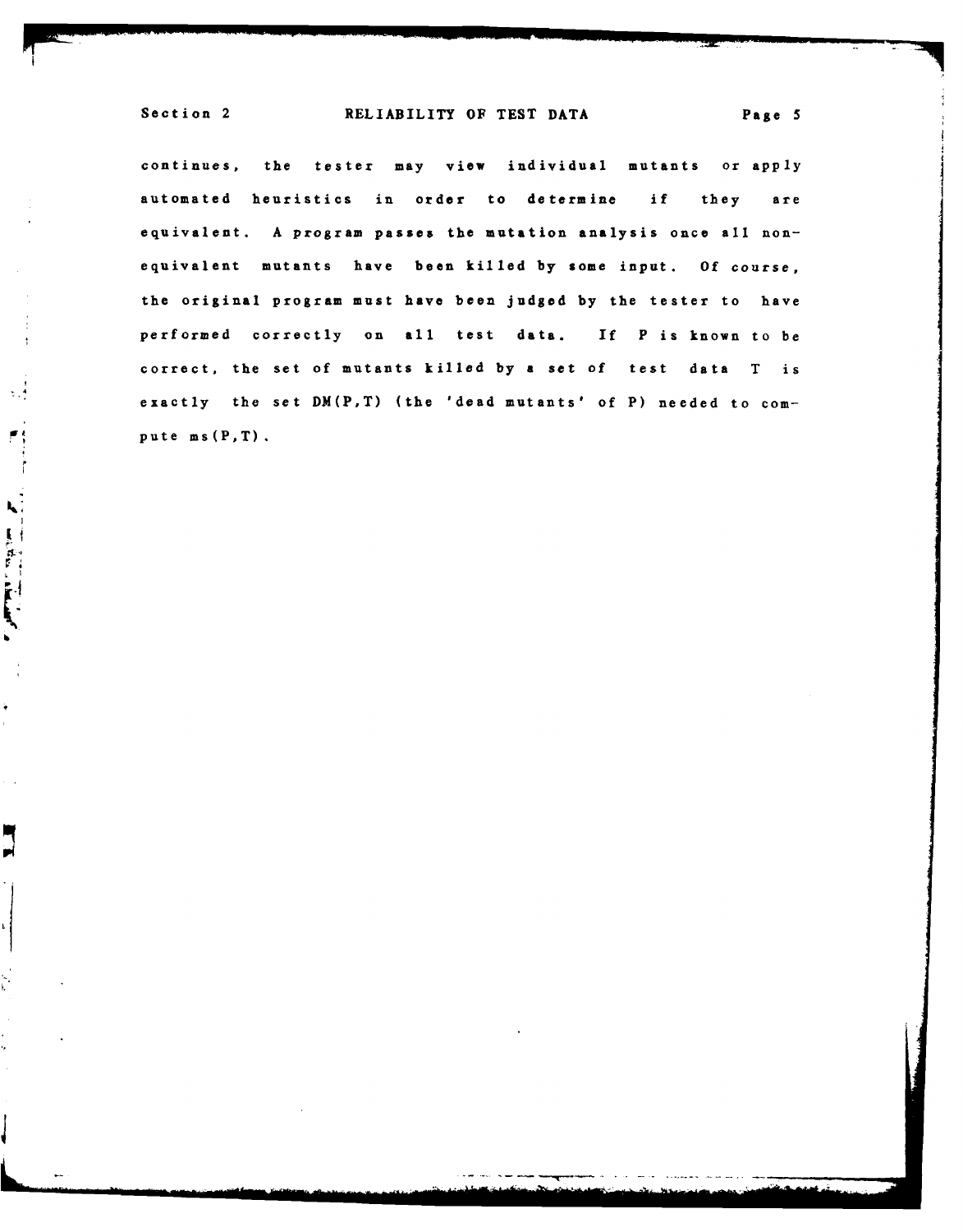原型

 $\frac{1}{2}$ 

Section **3 CASE STUDY** Page **6**

# **SECTION 3 CASE STUDY**

The remainder of this paper presents a case study in which five test data generation techniques are employed to generate five sets of test data for a simple program, TRITYP, which has been studied elsewhere **[1,5,9].** Mutation scores are assigned to each set of data using the interactive FMS.2 mutation system [1]. As all the scores are less than **1,** the mutation system is used interactively to derive a set T such that  $ms(P, T) = 1$ .

#### **Test Data Generation Methods**

The five test data generation techniques we study involve different analyses of the program to be tested. They are: Specifications, Statement, Branch and Domain Analysis (two methods studied are variations of domain analysis).

Specifications analysis is a 'black box' approach to program testing: it involves no analysis of the actual program. Instead, an ad hoc and intuitive analysis of the program's specifications is performed. The tester uses the specifications to try to outguess the programmer and expose errors. Because **of** the adversary nature of this technique, it has been recommended that programmers not test their own programs, and even that programs be tested **by** entirely different organizations **[10].**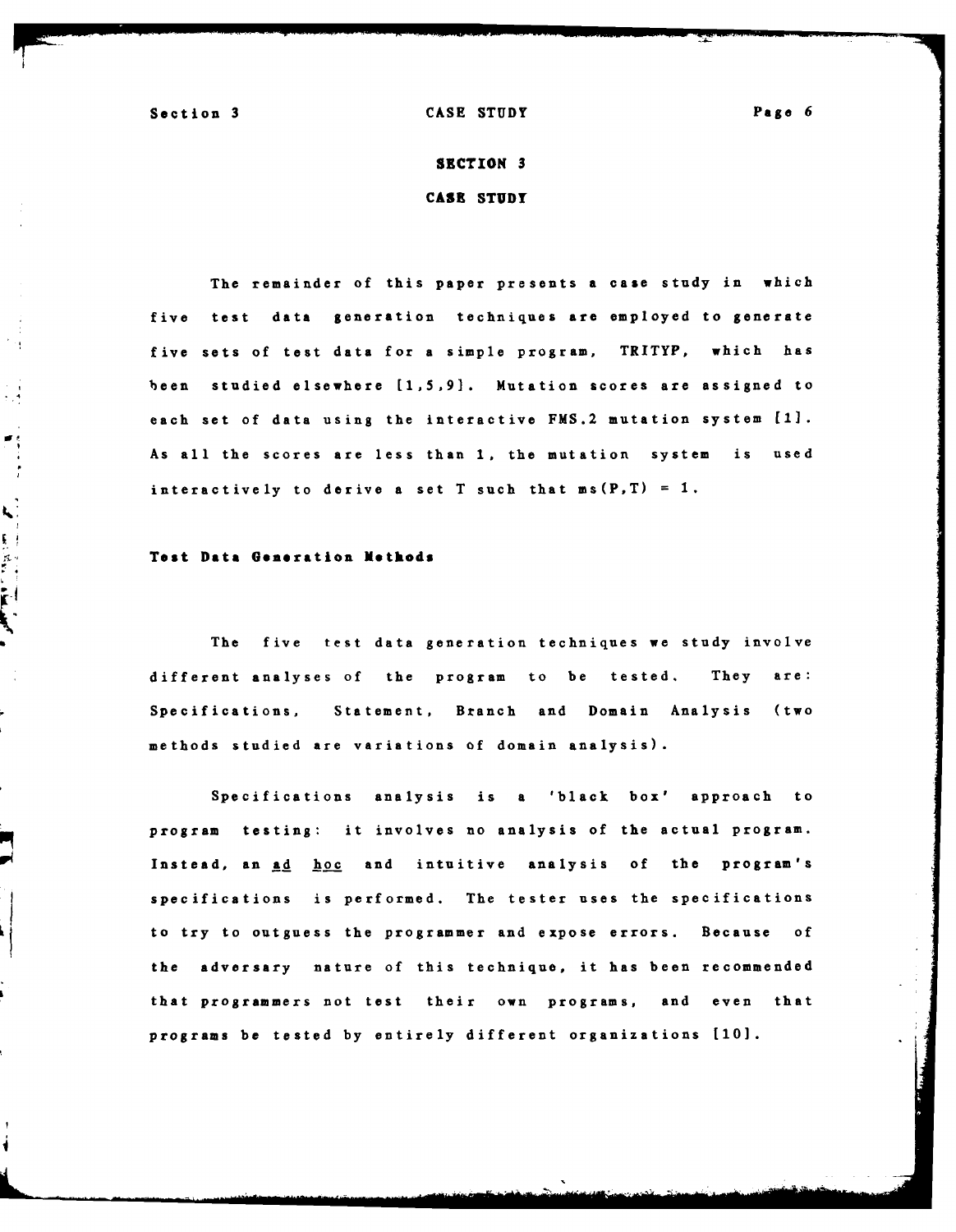**Property of the Second Second Second Second Second Second Second Second Second Second Second Second Second Second Second Second Second Second Second Second Second Second Second Second Second Second Second Second Second Se** 

#### Section **3 CASE STUDY** Page **7**

The next two methods are 'white box' testing techniques, involving explicit and often complex analysis **of** the program code. **Of** these, statement analysis is the simplest, requiring only that a test data set cause every program statement to be executed **by** at least one test input. Automated systems exist that backtrack from a statement, analyzing branching predicates to produce a single predicate which, when satisfied **by** input values, causes the appropriate statement to be executed **[11].**

Branch analysis places a stronger restriction on test data sets, requiring not just that every statement be executed, but that every branch be executed at least once **[1,7,8].** Thus, every branching predicate must evaluate to TRUE and to **FALSE** for **some** different inputs in the test data set.

Domain analysis, the final test data generation strategy we examine, may be used as either a black box or white box technique [1,12]. In the black box approach, the program specifications are used to partition the input space into contiguous convex regions, called domains, on which the program is to compute different functions. Test data are picked from each domain, each boundary between domains, and points close to such boundaries. The white box approach performs a similar analysis, but examines the domains implicit in the program structure, rather than those which ought to exist, given the program specifications. For large numbers of domains and higher dimensions, the number of test cases required **by** the black box technique becomes unreasonably large. One heuristic for decreasing the number of test cases is to pick them **so** as to satisfy several domain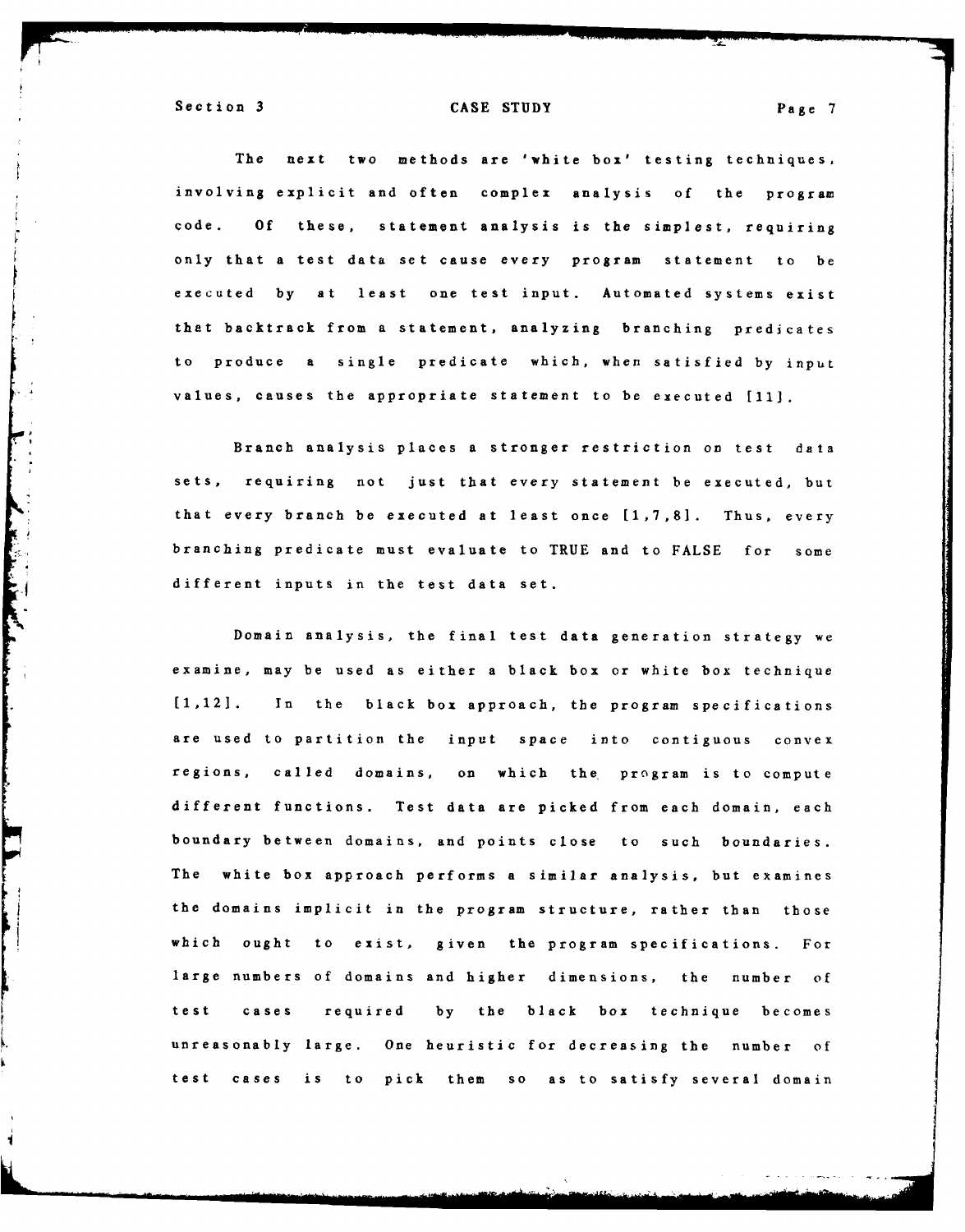requirements at the same time; a single point may lie within a domain and approach two domain boundaries, thus replacing three separate test cases. For this study, black **box** domain analysis was carried out twice, once without this heuristic and once **with** it. We differentiate these slightly different techniques **by** calling them Domain Analysis and Minimized Domain Analysis, respec**t ive** ly.

Domain analysis was applied to a program with three input variables for this study (published examples usually analyse programs with two inputs). The analysis involves the partitioning of the first orthant of lattice three-space, plus the origin, into one, two and three-dimensional subsets. Figure **1** is a representation **of** this partitioning. We found this partition fairly difficult to construct--applying this technique to programs with more than three inputs would require partitioning higher-dimensional spaces, while programs with inputs **of** different types would require the partitioning of heterogeneous input spaces.

#### **The Program TRITYP**

**Contract Contract Contract** 

The simple FORTRAN program TRITYP in Figure 2 requires three nonnegative integers as input, representing the relative lengths of the sides of a triangle. An element **of** the set (1,2,3,41 is output, denoting that the input triangle is equilateral, isosceles, scalene or illegal, respectively. Triangles with sides **of zero** length are **legal,** but other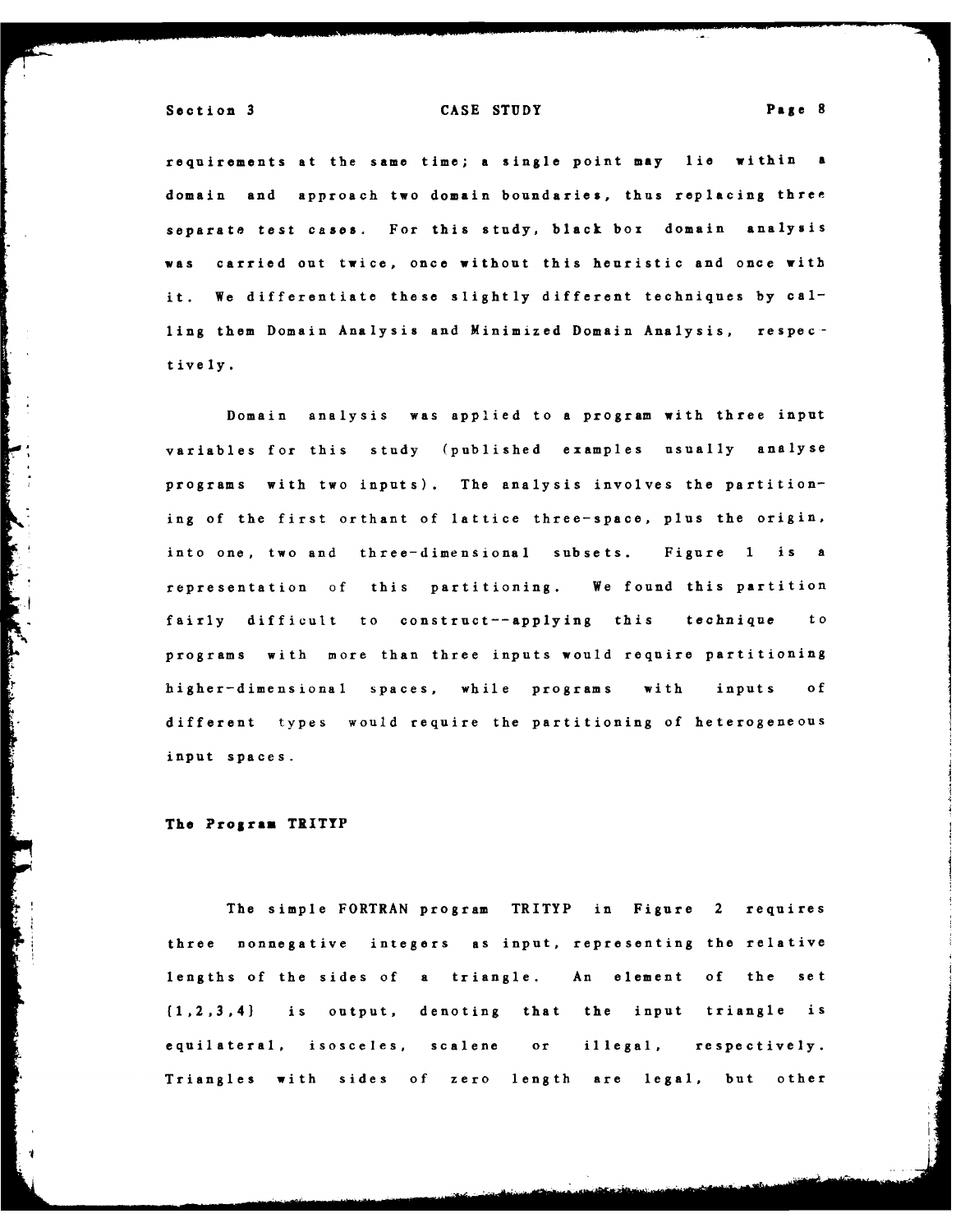degenerate triangles are not (e.g. **3 3 6).**

The behavior of TRITYP on negative inputs is not consistent, so that its acceptance of negative inputs at all may be seen as a specifications error. For the purposes **of** this study, therefore, we will analyze the behavior of the program on nonnegative inputs only. On all such inputs within the integer range **of** the host machine, the behavior of TRITYP is correct. The program TRITYP has been studied elsewhere **[,5.91,** and a very similar program was discussed in **[10].**

#### Mutation **Scores**

Five sets of test data are generated for TRITYP, one acce ding to each of the methods discussed above. Mutation scores . .. then computed using the **FMS.2** system; a summary **of** the results appears in Figure **3,** listed in order of increasing mutation score.

The various mutant operators available on the **FMS.2** mutation system are discussed in some detail elsewhere **[1].** For this study, all **of** them are applied, producing **1035** mutants of the program TRITYP. **Of** these, **69** are equivalent mutants. Thus IM(TRITYP) **= 1035,** IEM(TRITYP)l **= 69;** that is, there are **966** non-equivalent mutants of TRITYP. The number of these nonequivalent mutants killed by the various test data sets are used to determine the respective mutation scores.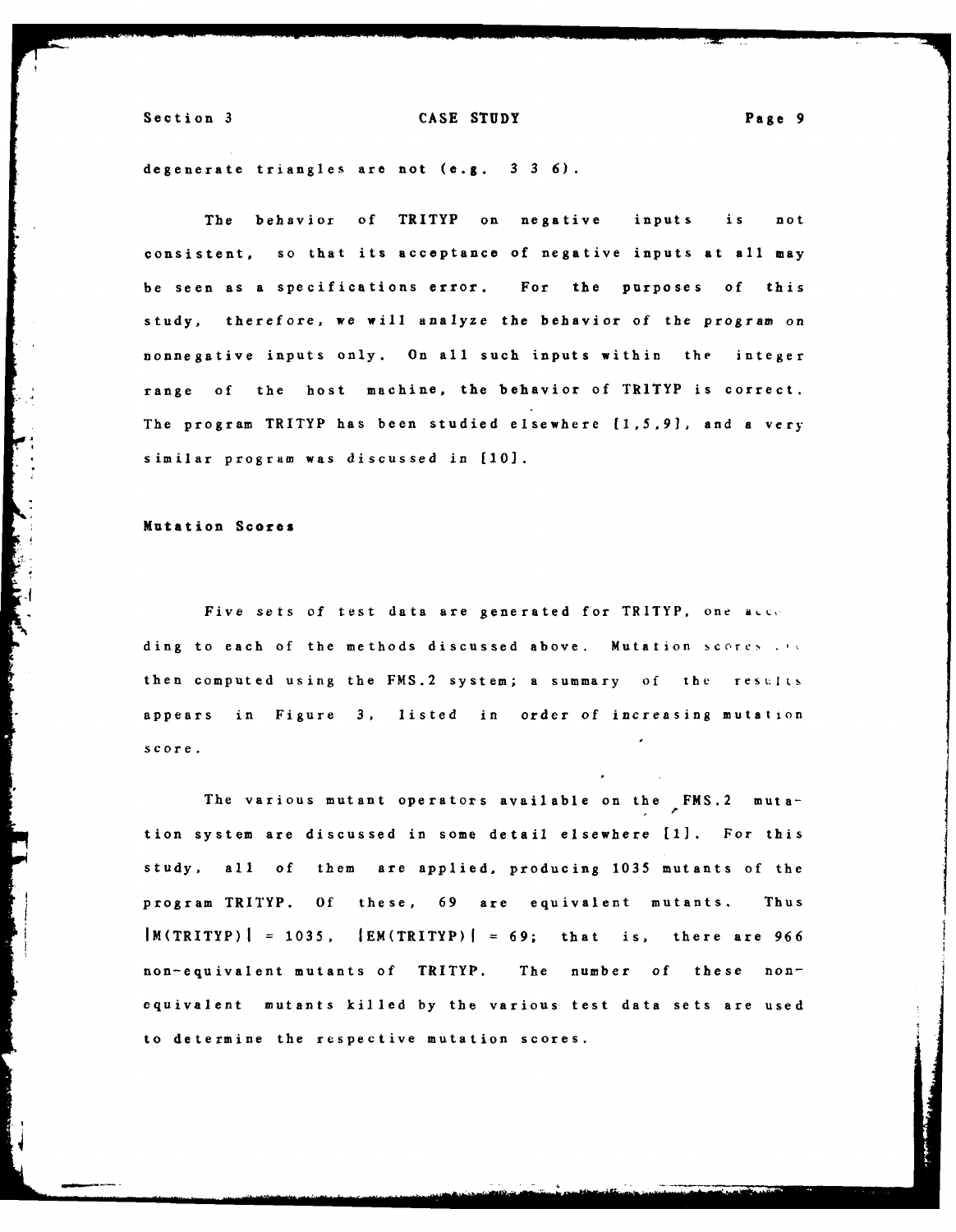It is apparant from the results in Figure **3** that size alone is not the determining factor in our measure of data set reliability. While the largest set,  $T_D$ , is the most reliable, the set  $T_{MD}$  rated almost as high with less than half the size (This is also evidence that the minimizing heuristic is reasonable). Similarly,  $T_B$  measured significantly better than T<sub>Sn</sub>, with 30% fewer test cases. This observation contradicts the view that "the more test cases, the better," and demonstrates that a few, well chosen test cases may be more reliable as well **as** more economical than a larger set of less carefully chosen **data.**

#### Surviving **Mutants**

None of the sets of test data studied killed all the nonequivalent mutants **of** TRITYP. Since TRITYP is known to be correct, each of these surviving mutants is a possible erroneous program that would not have been detected **by** the test set it survived. These surviving mutants are thus specific examples of inadequacies in the various testing methodologies--by studying them in some detail, we may hope to discover in more general terms the strengths and weaknesses of these methodologies. The remainder of this section provides a brief discussion of the five methodologies studied above, in light of their surviving mutants.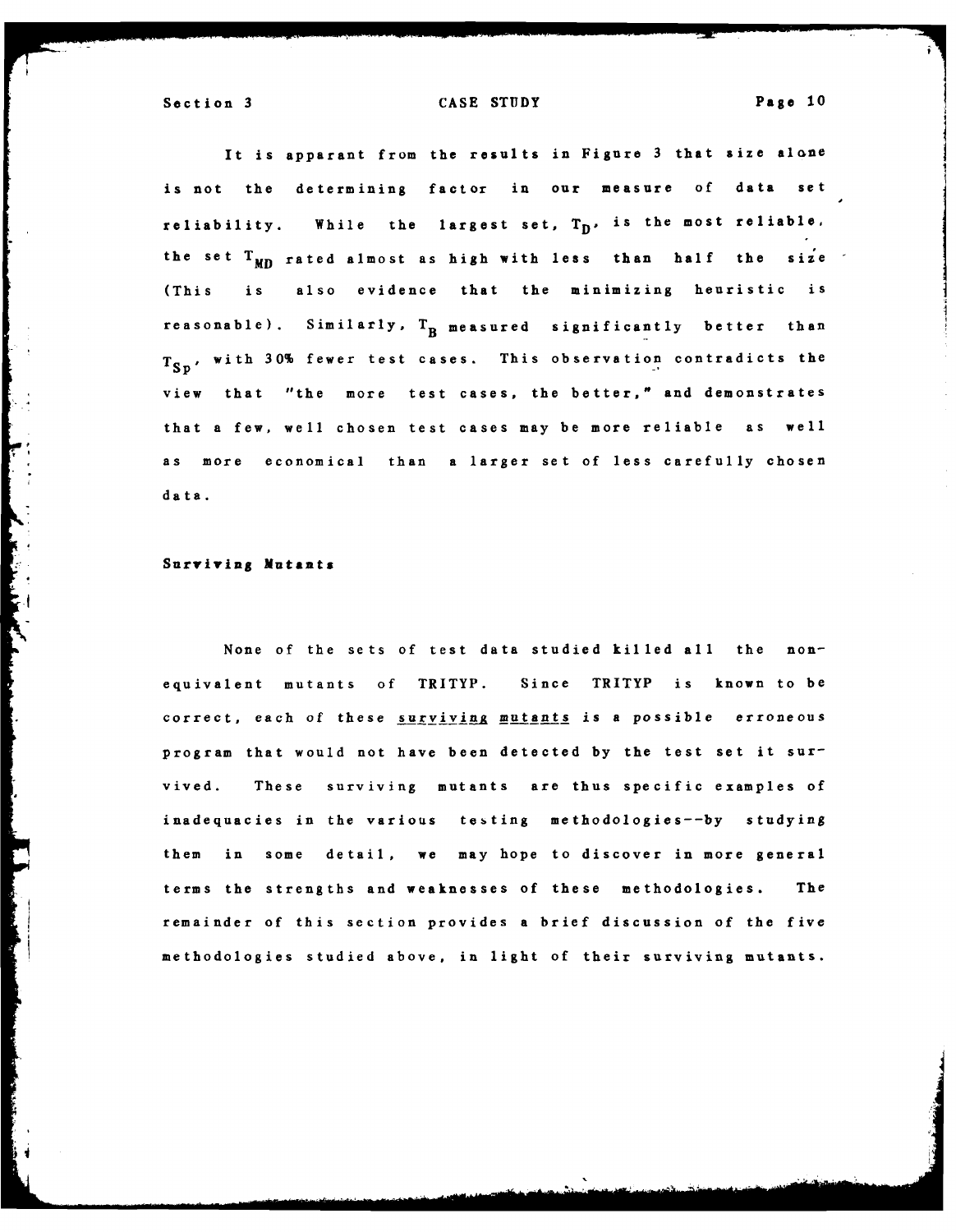#### **Statement Analysis**

Figure 4 provides examples of three mutants that survive the data set  $T_{S_t}$ , output by the **FMS.2** system. The second mutant shown, in which **GOTO 60** was replaced **by CALL** TRAP, was not detected because that line of code was not executed **by** any input in  $T_{S_{\pm}}$ . The two lines of code **IF((I+J).LE.K)GOTO 50**

**GOTO 60**

were treated as one statement during the generation **of** the set  $T_{St}$ . This statement is executed by the input  $(3\ 3\ 8)$ , but only one branch of the predicate, to **GOTO 50,** is executed **by** that input. It is this type of error which branch analysis attempts to detect, by requiring that **every** branch be executed by some input. The other two mutants shown were executed, but behaved identically to TRITYP on those inputs. Thus, it may not be enough to merely execute a statement or branch on only one input.

Specifications Analysis

Three mutants surviving both  $T_{St}$  and  $T_{Sp}$  are shown in Figure **5.** Once again, the appropriate program branches are not executed **by** test data, and these errors would be undetected. As an example, the first mutant, replacing **IF(I+K.LE.J)GOTO** 50 with **IF(J+K.LE.J)GOTO 50,** will only be detected by input with I equal to **K,** and **I+K J.** When **a** tester attempts to exercise paths **by** altering various input parameters, but without explicit knowledge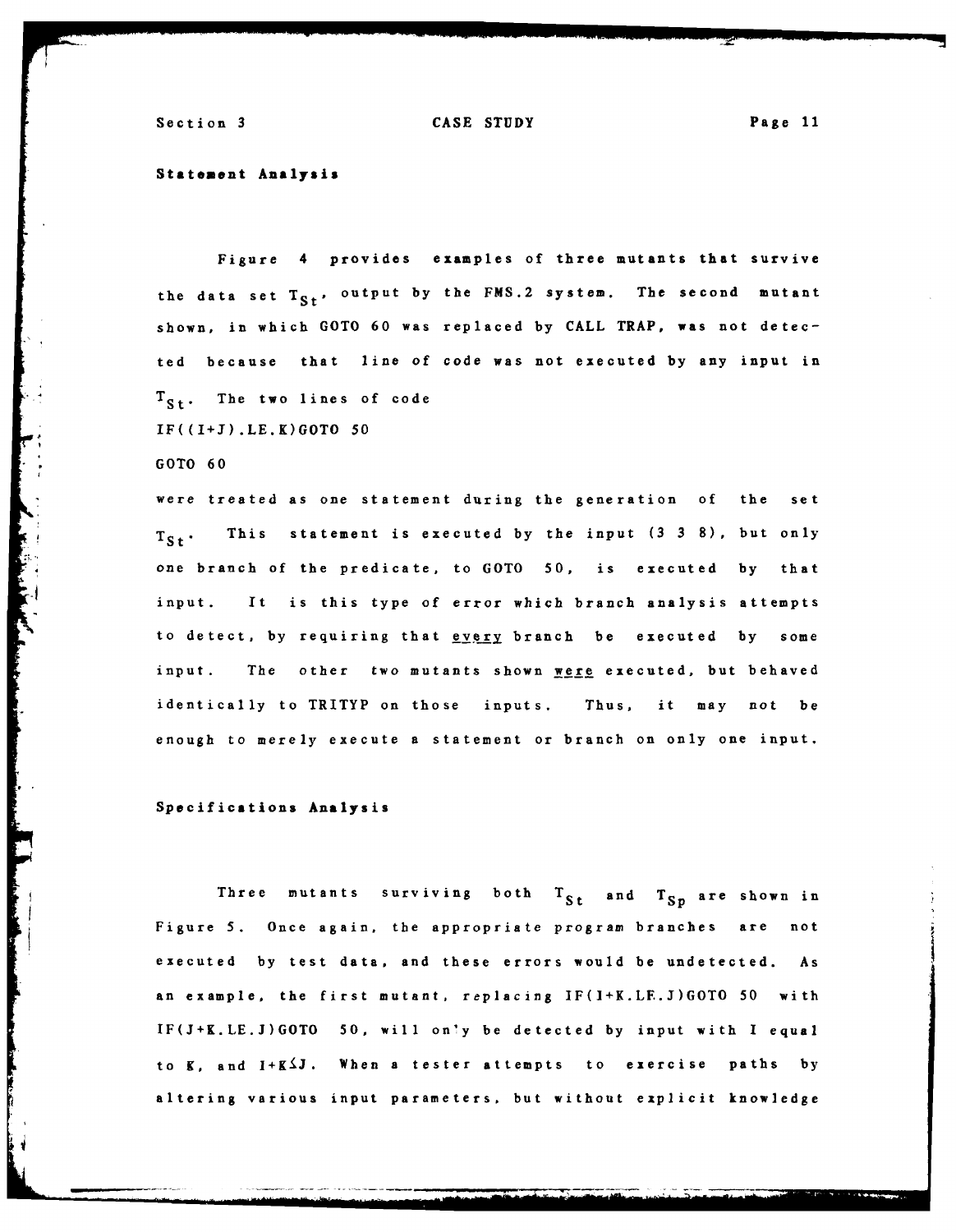of the code or without tracing the logic of the code, such errors may easily remain undetected.

Branch **Analysis**

Every branch in the program TRITYP is executed **by** one of the nine inputs in  $T_B$ , and this set succeeds in killing the mutants mentioned in the previous sections, despite being a **smal**ler set than  $T_{SD}$ . The simple analysis of TRITYP required to produce  $T_B$  has a payoff in high reliability with a small number **of** test cases. Examples of mutants that do survive appear in Figure **6.** In the first one,

IF(I+J.LE.K.OR.J+K.LE.I.OR.I+K.LE.J)GOTO **50** 4

**IF(J+J.LE.K.OR.J+K.LE.I.OR.I+K.LE.J)GOTO 50.**

This error is not detected because **of** the complexity **of** the branching predicate--only a few of the subexpressions are exercised **by** the test data. This is an example of an error in processing a particular domain, as this predicate defines the region of input space of illegal but distinct integer triples.

**Domain Analyses**

**Contractor** 

There were very few mutants that survived the sets T<sub>MD</sub> and T<sub>D</sub>, and in fact those surviving T<sub>D</sub> are a subset of those surviving TMD. The survivors are all shown in Figure **7.** Many of these involve the **ZPUSH** operator, which changes its argument only when it is zero. It then evaluates to the largest permitted integer.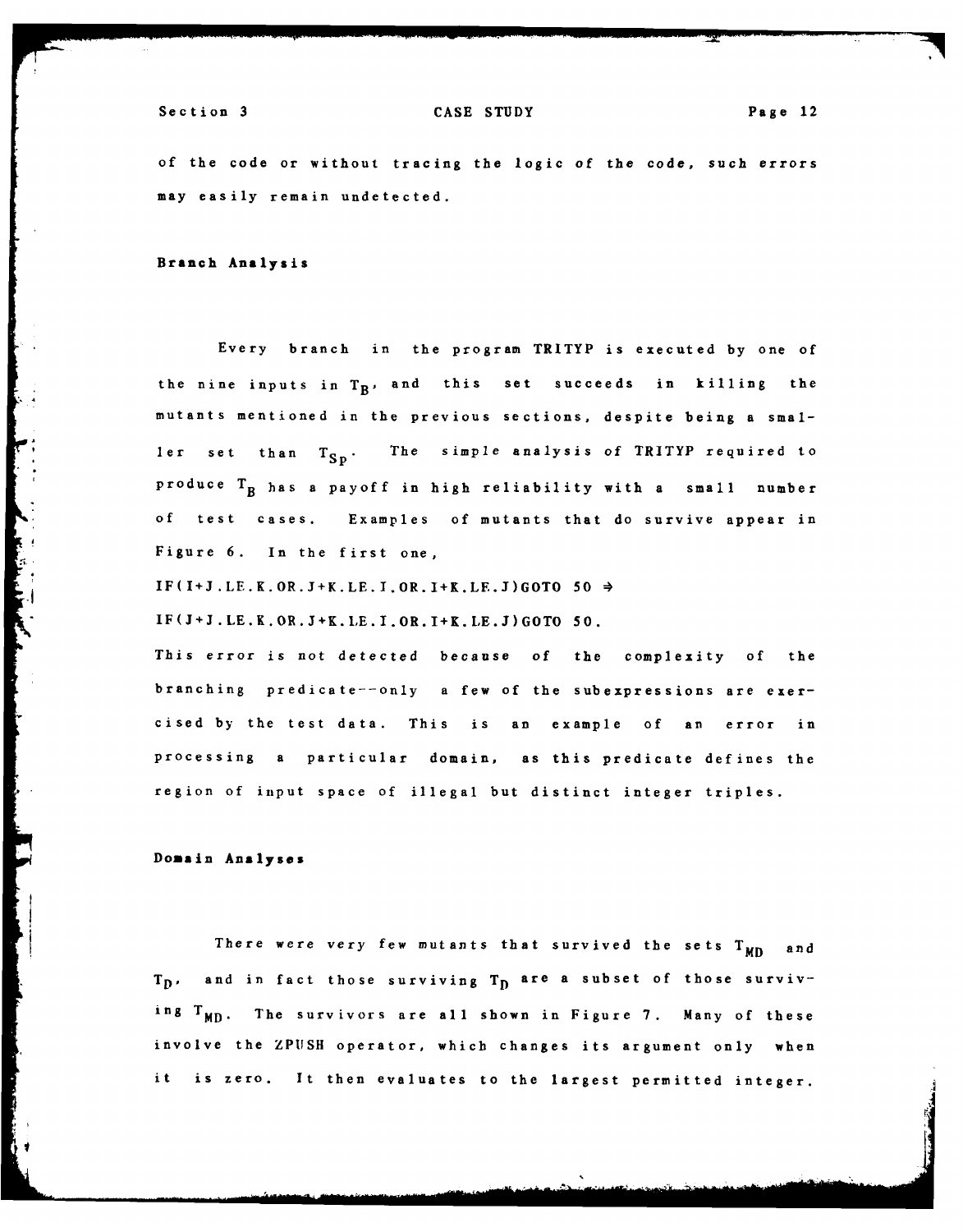This operator is intended to explore the behavior of the program when variables have the value zero, a frequently important special case. The last few mutants in Figure **7** are of less debatable significance. These are examples of simple errors in which program constants replace variables, e.g.:

40 **IF(J+K.LE.I)GOTO 50**

40 IF(J+3.LE.I)GOTO **50.**

As Figure **8** shows, each of these mutants computes incorrect values for portions of two domains. Unless test data is chosen from one or more of these regions, the errors go undetected. It is an accident that some of these mutants were killed **by** each of  $T_{St}$ ,  $T_{Sp}$ ,  $T_B$  and all of them by  $T_D$ . None of the five test data generation schemes studied checks specifically for this type of code-dependent error.

Intuitively, domain analysis is a stronger technique than statement or branch analysis, and our study quantifies this qualitative appraisal.

#### Test Data Generation Using **the** Mutation **System**

The mutation operators of the **FMS.2** mutation system have been specifically designed to detect statement, path and domain errors, among others. During interactive use, an operator may examine mutants not killed **by** the current test data, and generate new input to kill those particular mutants. Starting with the specifications analysis test data set T<sub>Sp</sub>, this technique is employed to generate 36 test cases (data set T<sub>MS</sub>), which kill all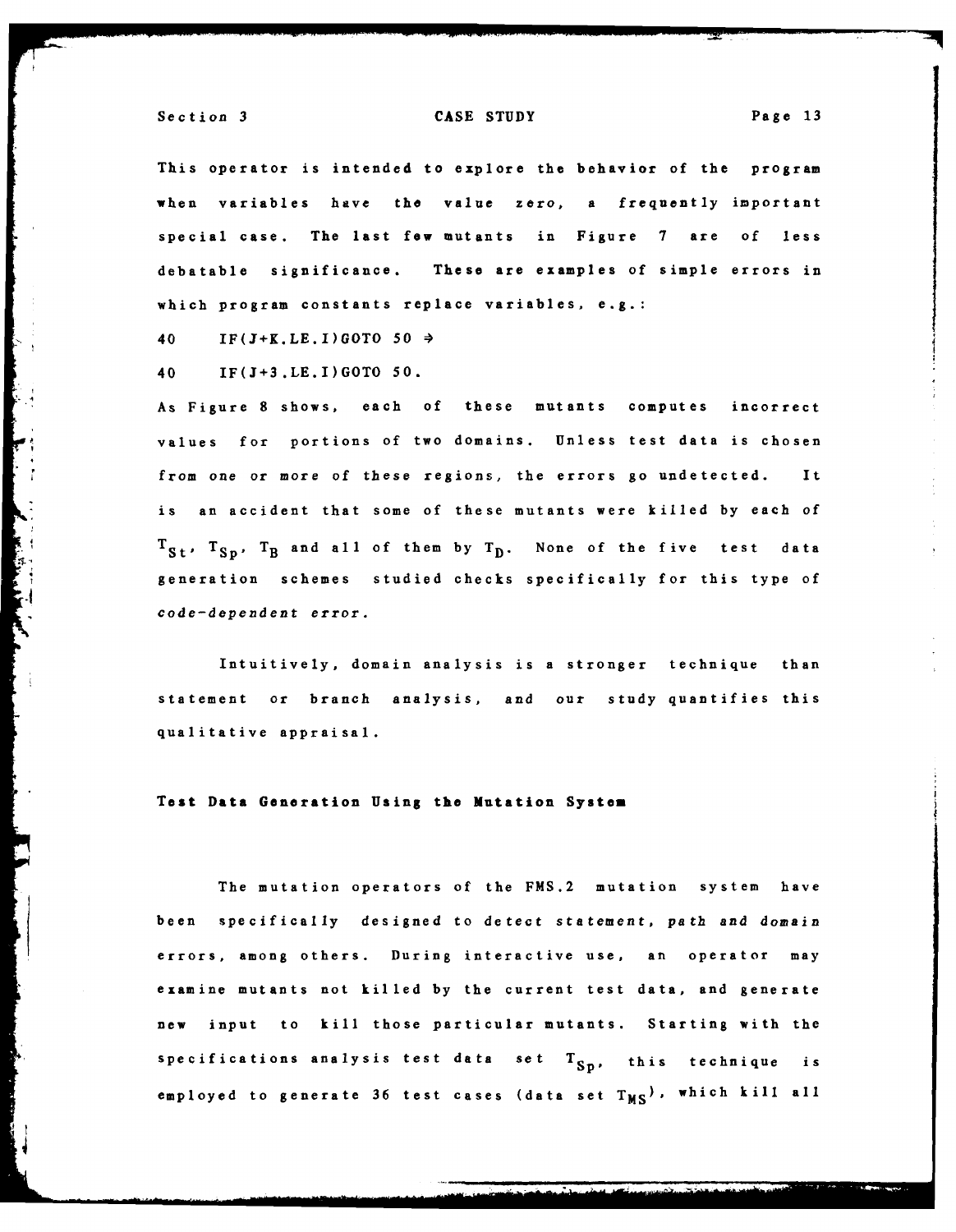non-equivalent mutants of the program. Thus,  $ms(TRITYP, T_{MS}) = 1$ . Examination of  $T_{MS}$  reveals test cases similar to those generated **by** domain analysis. In fact, many of these test cases are alternate choices for domain analysis, in that they explore the same domains and domain boundaries. As an example, the input (2 **1 0)** of mutation analysis explores the same domain boundary (see Figure **1)** as **(71** 40 **30),** an input from domain analysis; the boundary region described by the equation  $J + K + 1 = I$ .

#### Conclusion

This paper presents a technique for objectively evaluating the reliability of test data generation methods, relative to a particular program. It is possible that for radically different programs, different results could **be** obtained, although our previous studies have not shown any particular sensitivity to program choice. Fox the single program studied, three **of** the generation techniques ranked in order of the complexity of program analysis that each requires (statement, branch and domain analysis). It is an interesting point that the fourth technique, specifications analysis, was less reliable than the relatively simple branch analysis--specifications analysis is so difficult to apply effectively as to be judged an art **by** its proponents **(10].** The slight difference in scores for domain and minimized domain analysis suggest that the small loss in reliability of the latter technique may be effectively sacrificed in return for a smaller set **of** test data, an important consideration when tezt runs are expensive. The objective reliability measure presented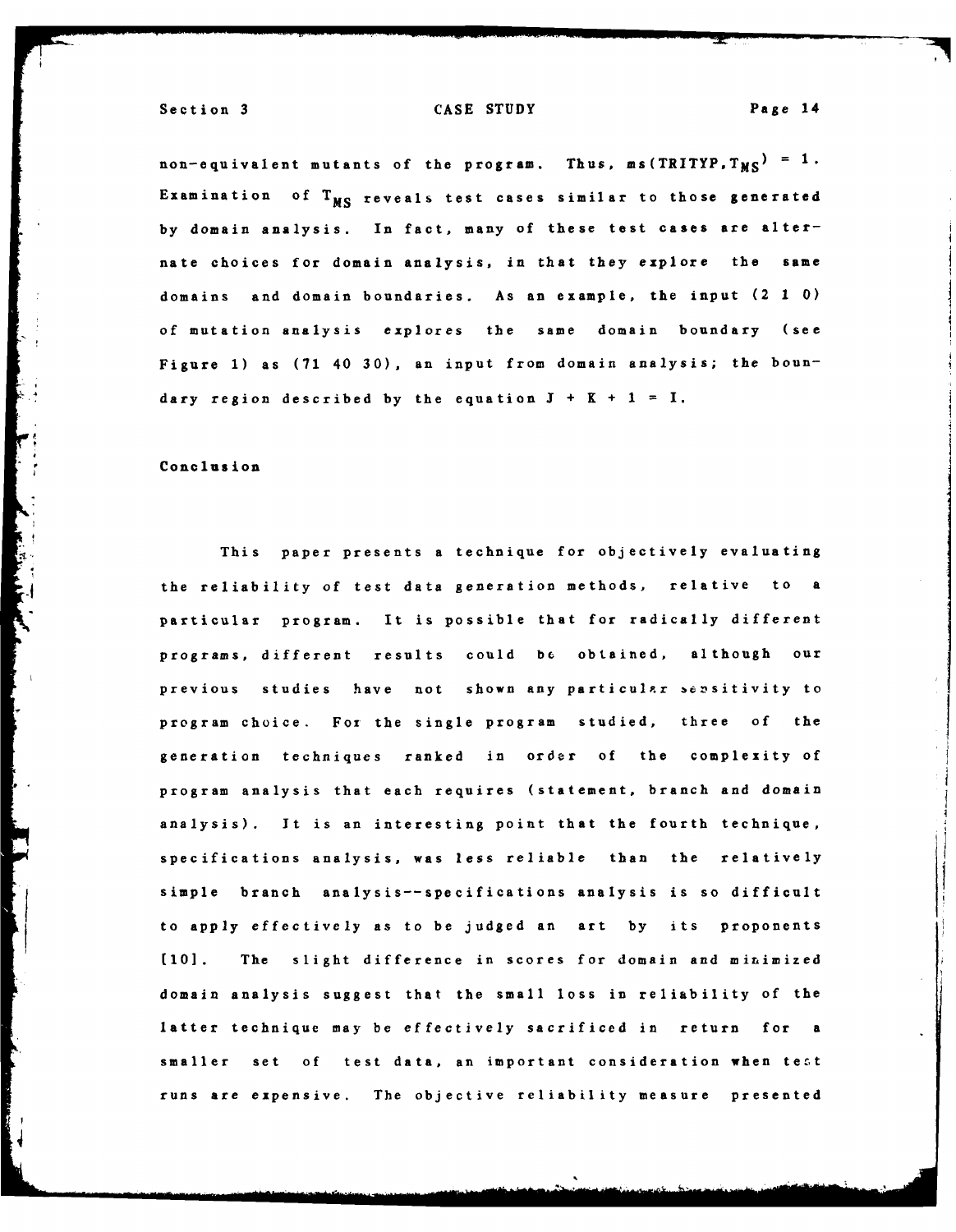k. In the second company of the second company of the second company of the second company of the second company of the second company of the second company of the second company of the second company of the second company

**FEE** 

**Communication of the Communication** 

## Section 3 CASE STUDY **Page 15**

here can **be** combined with economic and efficiency considerations, to permit a data processing manager to make an effective, informed choice between testing methodologies.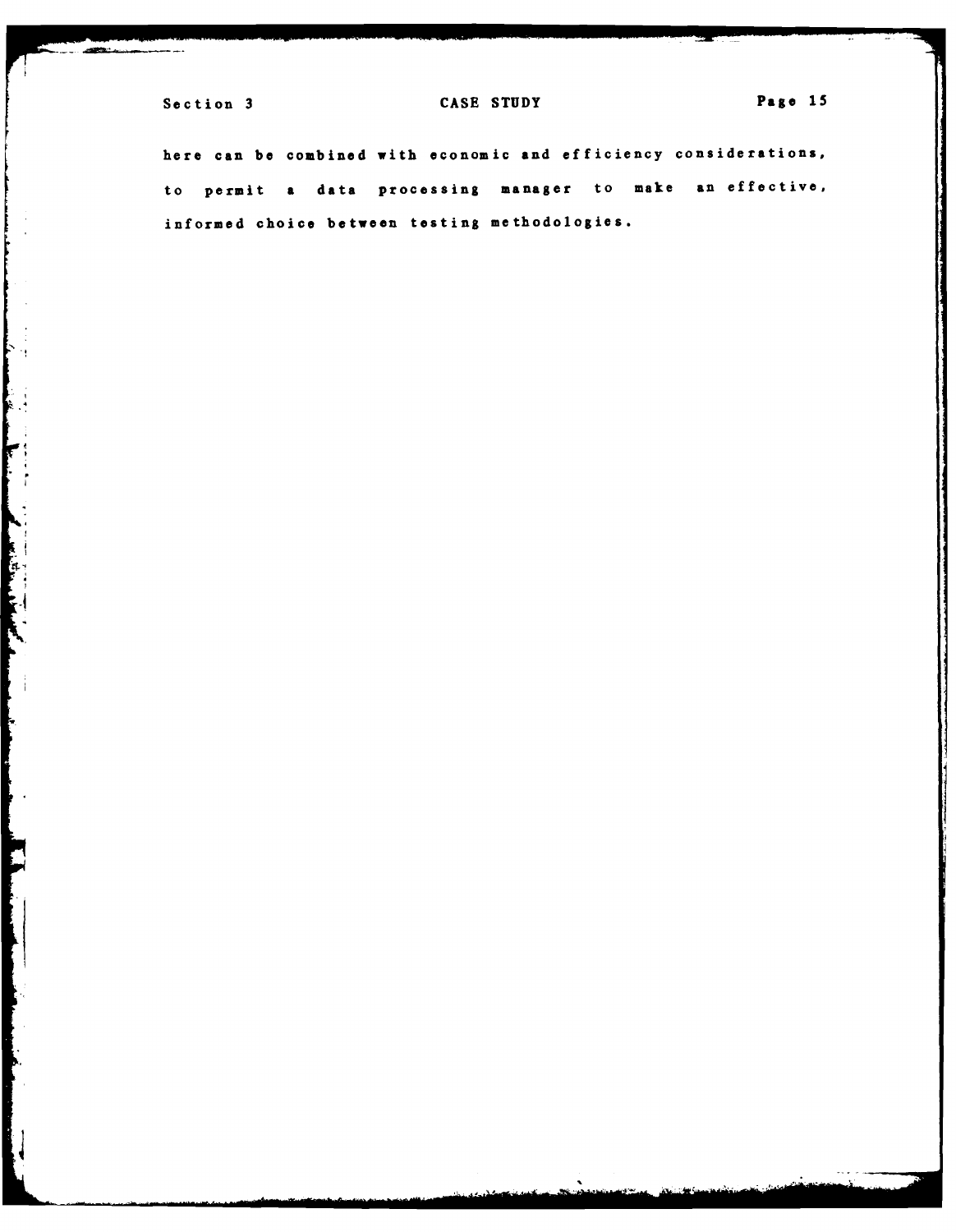**Contract Contract Contract Contract Contract Contract Contract Contract Contract Contract Contract Contract Contract Contract Contract Contract Contract Contract Contract Contract Contract Contract Contract Contract Contr** 

Section 4 References Page **16**

#### **SECTION 4**

References

- **[I] A.** Acrce, T. Budd, R. DeMillo, R. Lipton, and F. Sayward, "Mutation Analysis", Georgia Institute of Technology Technical Report **GIT-ICS-79/08,** September, **1979.**
- **[2]** A. Acree. On Mutation. PhD thesis, Georgia Institute of Technology, **1980.**
- **[3]** T. Budd, Mutation Analysis of Program Test Data. **Phd** thesis, Yale University, in preparation.
- [41 T. Budd, R. DeMillo, R. Lipton, and F. Sayward, "Theoretical and Empirical Studies on Using Program Mutation to Test the Functional Correctness of Programs", Proc. **ACM** Symp. on Principles of Programming Languages, **pp. 220-33.** January, 1980.
- **[5]** R.A. DeMillo, R.J. Lipton and **F.G.** Sayward, "Hints on Test Data Selection: Help for the Practicing Programmer", COMPUTER, Vol. **11,** #4. April **1978.**
- [6] J.M. Hanks Testing Cobol Programs by Mutation. MS thesis, Georgia Institute of Technology, **1980.**
- **[71** W.E. llowden "Reliability **of** the Path Analysis Testing Strategy". **IEEE** Transactions on Software Engineering, **Sep**tember **1976.**
- **(8] J.C.** Huang, "An Approach to Program Testing", **ACM** Comput-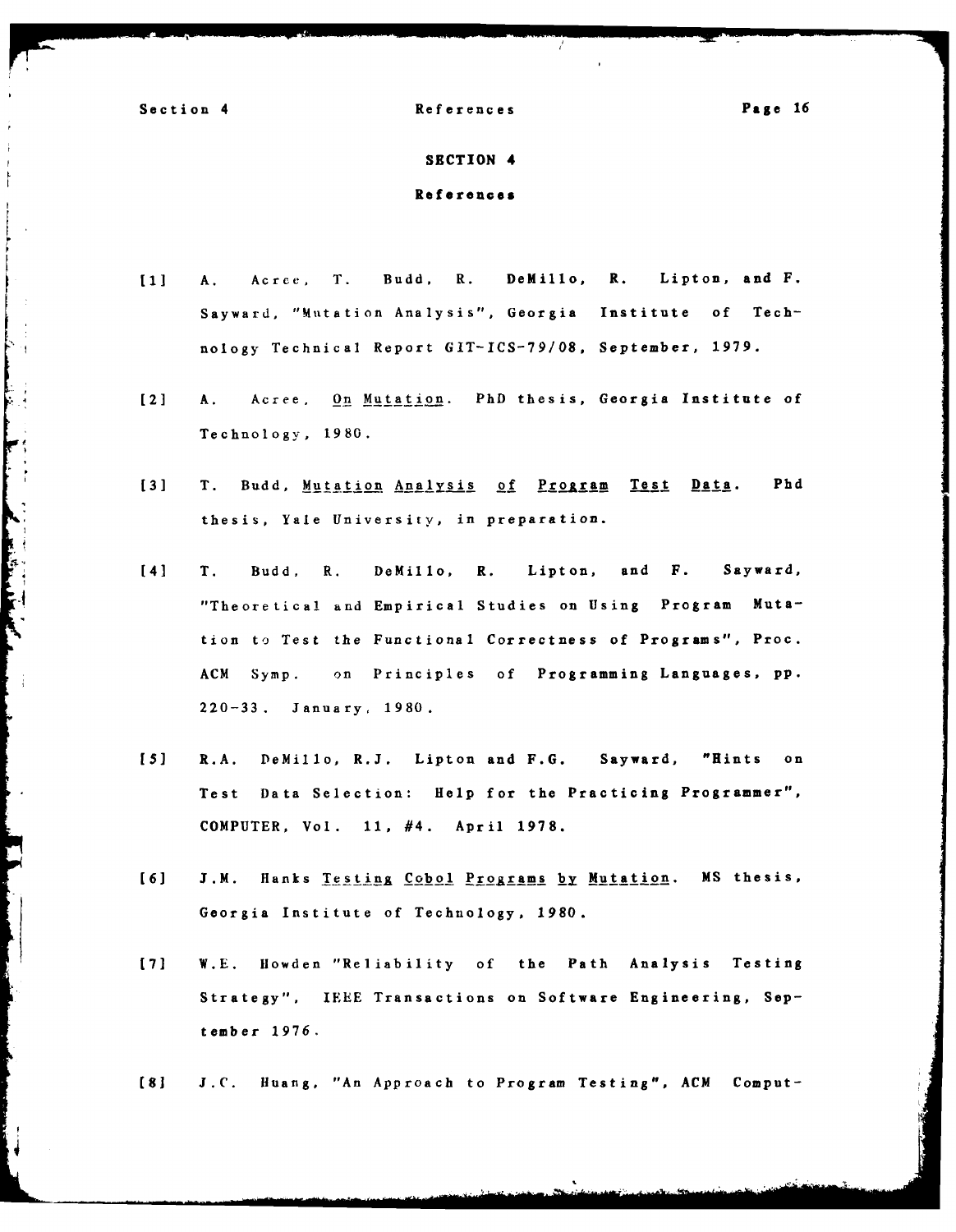$\mathbb{R}^2$ 

计位点上

**CONTRACTOR** 

 $\frac{1}{2}$ 

h

## Section 4 References **Page 17**

ing Surveys, September, **1975.**

- **[9]** R.J. Lipton and **F.G.** Sayward, "The Status of Research on Program Mutation", Digest **for** the Workshop on Software Testing and Test Documentation, **pp. 355-73.** December, **1978.**
- **[10] G.J.** Myers, The Art of Software Testing: John Wiley and Sons **(1979)** New York, NY.
- **[11] L.J.** Osterweil and L.D. Fosdick, "Experience with **DAVE--A** Fortran Program Analyzer", Proc. **1976 NCC,** AFIPS Conference Record, **pp. 909-15.**
- **[12] C.V.** Ramamoorthy, **S.F. Ho,** and W.T. Chen, "On the Automated Generation of Program Test Data", **IEEE** Transactions on Software Engineering **pp. 293-300.** December **1976.**
- **[13] L.J.** White and E.I. Cohen **"A** Domain Strategy for Computer Program Testing", Digest for the Workshop on Software Testing and Test Documentation **pp.** 335-54. December, **1978.**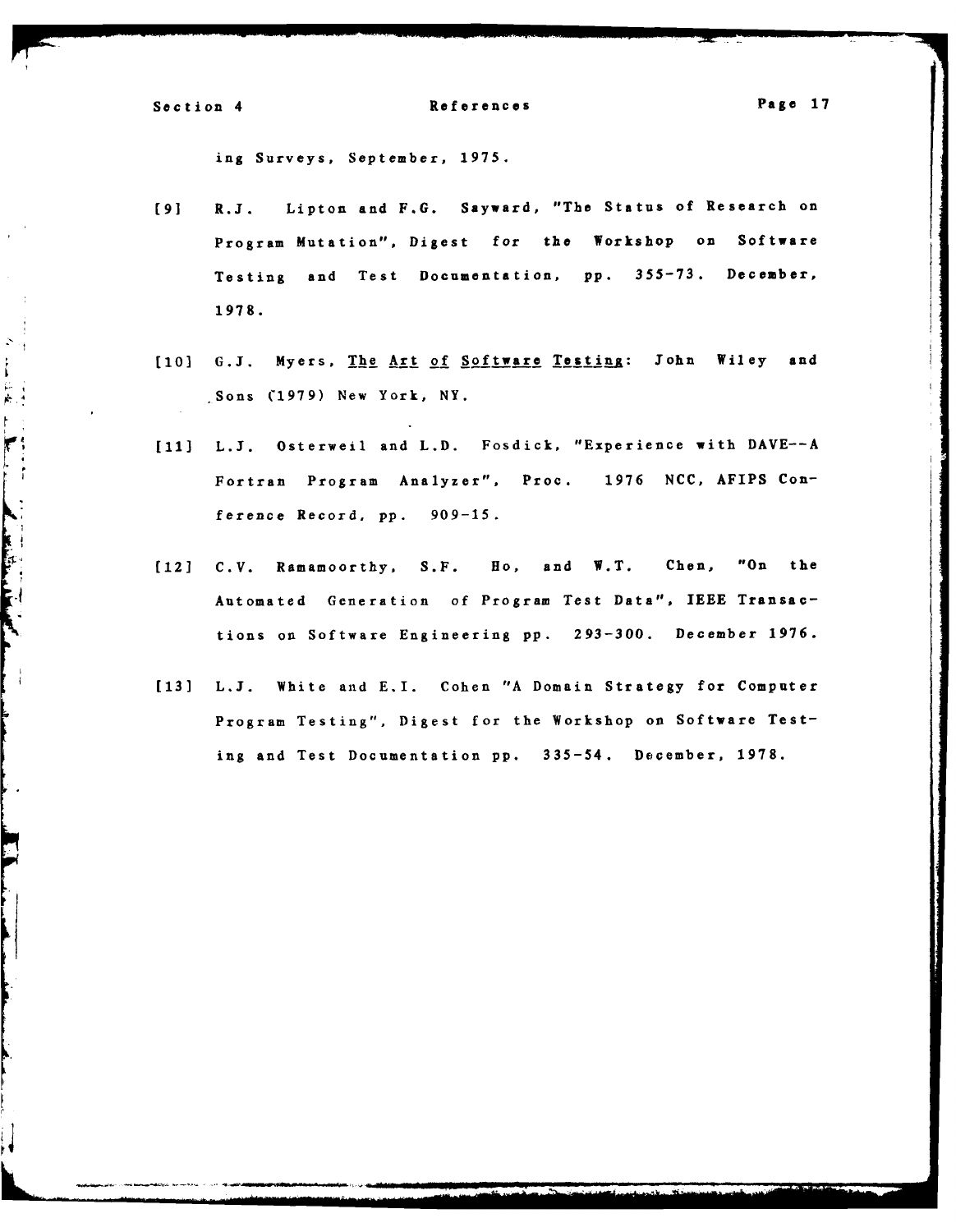

Domain analysis: side view of input space. Triangular, pyramidal region contains inputs describing legal triangles.

i<br>interferencer in de forme de la partie de la partie de la partie de la partie de la partie de la partie de la<br>interference de la partie de la partie de la partie de la partie de la partie de la partie de la partie de la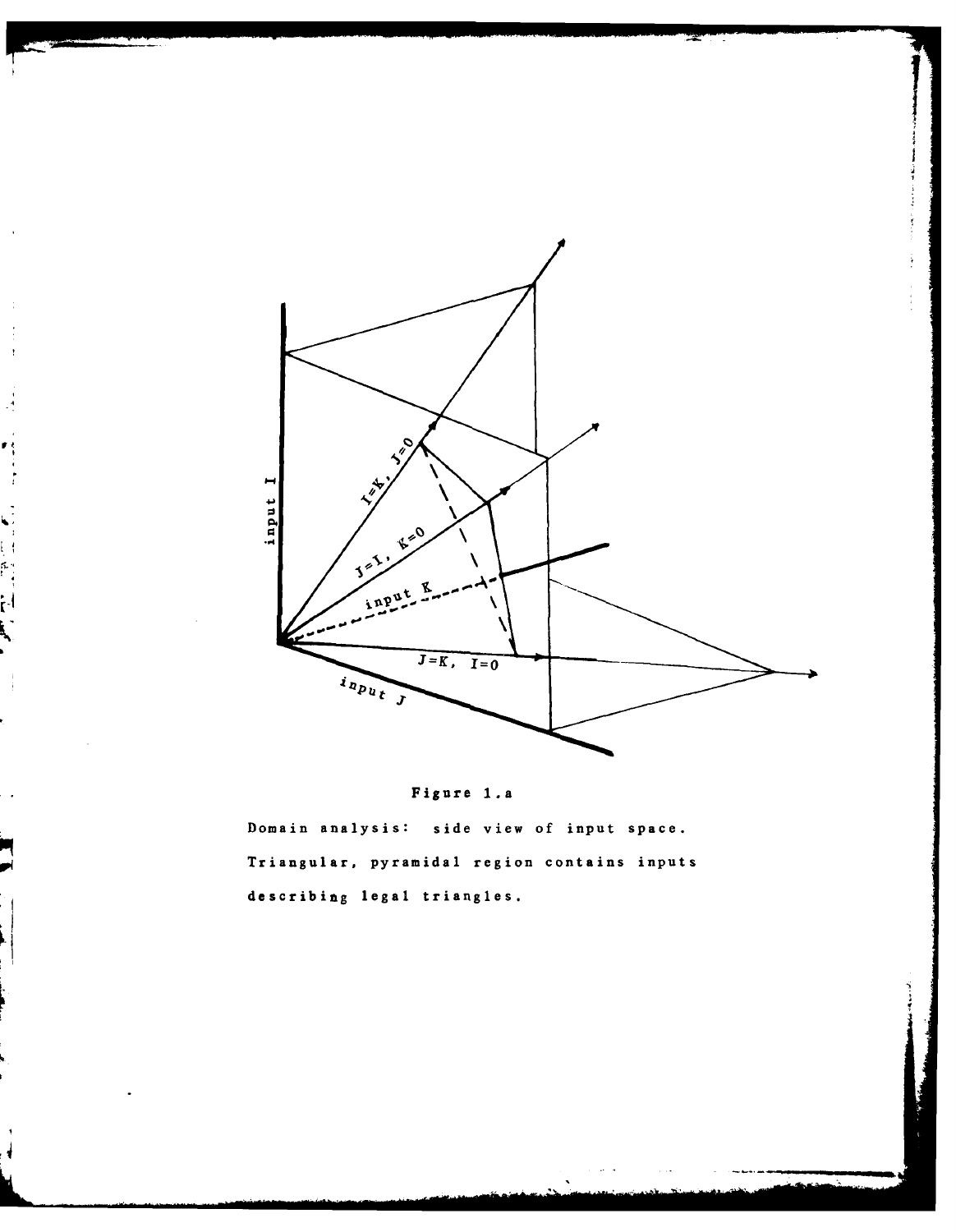

 $\frac{1}{2}$ Í

 $\cdot$  ,

 $\begin{array}{c} 1 \\ 1 \\ 2 \end{array}$ 

 $\frac{1}{4}$ 

 $\bullet$  $\bar{\mathbf{r}}$ 

 $\mathbf{y} = \mathbf{y}$ 

 $\blacksquare$  $\blacksquare$ 

 $\ddot{\phantom{a}}$ 

 $\mathbf{\mu}$ 



Pyramidal region of Figure 1.a, in cross-section perpendicular to the I=J=K ray.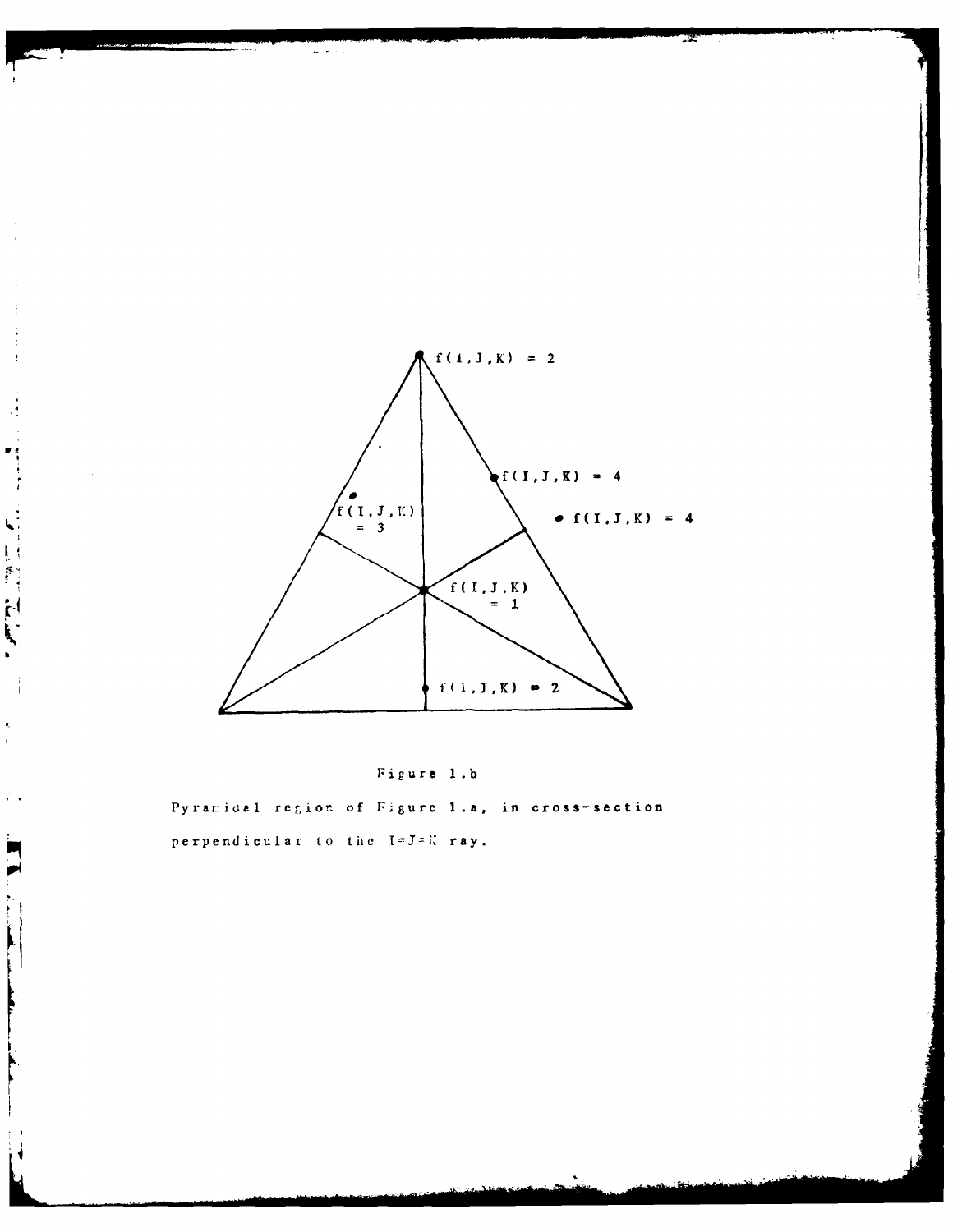```
FIGURE 2
```

```
SUBROUTINE TRITYP(I, J, K, CODE)
          C... .1,3, AND K ARE SIDES OF THE PROPOSED TRIANGLE
          C... .CODE RETURNS THE TYPE OF THE TRIANGLE
          C... CODE = 1 FOR EQUILATERAL
          C ... CODE =2 FOR ISOSCELES
          C ... CODE =3 FOR SCALENE
          C ... CODE =4 FOR AN IMPOSSIBLE TRAINGLE
          C
                 INTEGER I,J,K,CODE
                  INPUT I,J.,K
                  RDONLY I,J,K
                  OUTPUT CODE
                 INTEGER MATCH
          C
          C... COUNT MATCHING SIDES
                 MATCH = 0IF(I.EQ.J) \text{MATCH} = \text{MATCH} + 100IF(I,EQ, K)MATCH = MATCH + 200
                 IF(J.EQ.K)MATCH = MATCH + 300C
          C ... SELECT POSSIBLE SCALENE TRIANGLES
                 IF(MATCH.EQ.O)GOTO 10
v C
          C ... SELECT POSSIBLE ISOSCELES TRIANGLES
                 IF(MATCH.EQ.100)GOTO 20
                 IF(MATCH.EQ.200)GOTO 30
                 IF(MATCH.EQ.300)GOTO 40
          C
          C... TRIANGLE MUST BE EQUILATERAL
                 CODE = 1RETURN
          C
          C ... POSSIBLE SCALENE
          10 IF((I4J).LE.K.OR.(J+K).LE.I.OR.(I+K).LE.J)GOTO 50
                 CODE = 3RETURN
          \frac{c}{20}20 IF((I+J).LE.K)GOTO 50
                 GOTO 60
          C
          30 IF((I+K).LE.J)GOTO 50
                 GOTO 60
          C
          40 IF((J-4K).LE.I)GOTO 50)
                 GOTO 60
          C
          C ... NO TRIANGLE POSSIPLL
          50 \t\t \text{CODE} = 4RETURN
          C
          C ... ISOSCELES
          60 CODE = 2
                 RETURN
                 END
```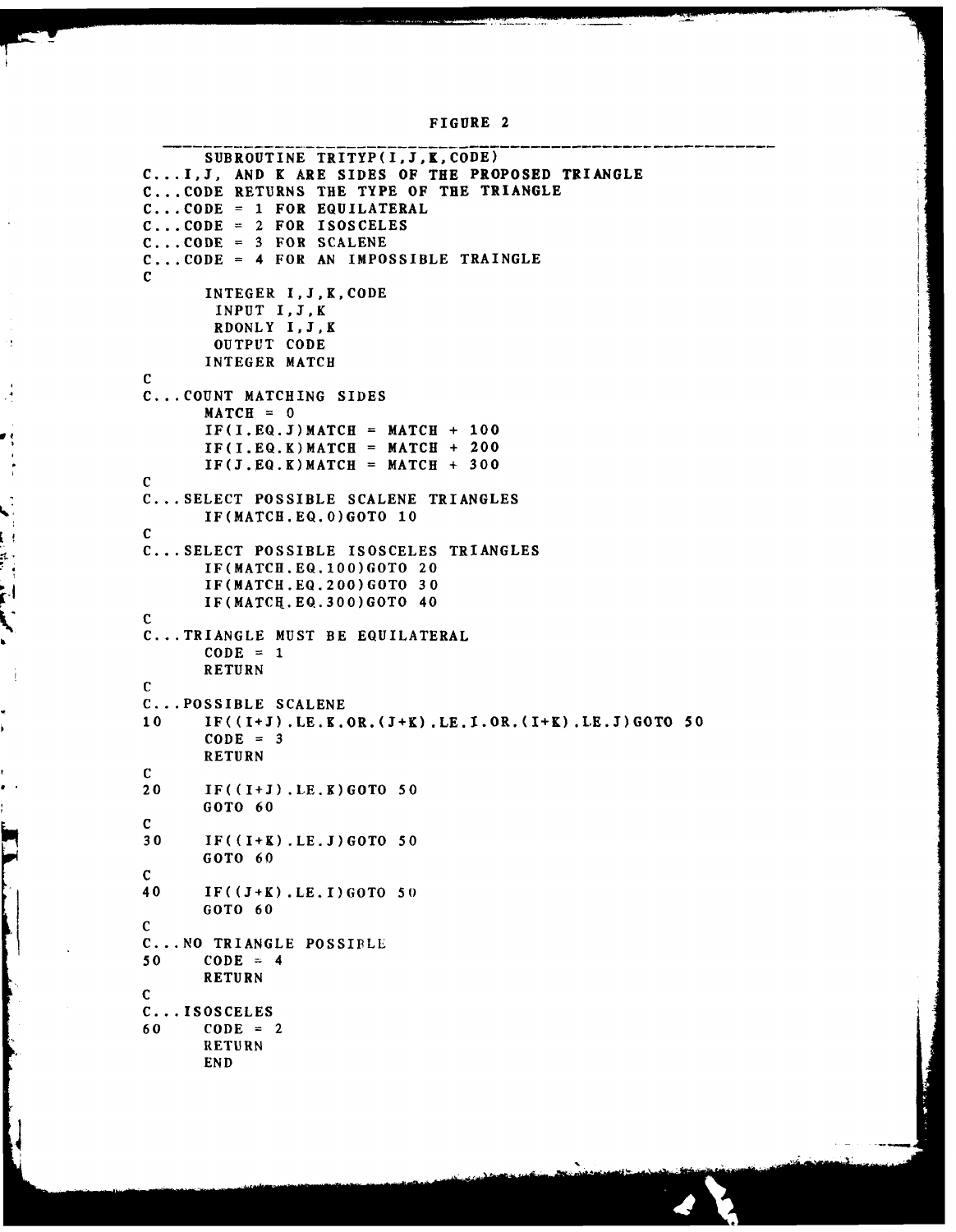# SUMMARY OF **RESULTS**

| Test Data<br>Generation<br>Technique | Size of Test<br>Data Set:<br>$\lceil T \rceil$ | Number of<br>Mutants Killed:<br> DM(TRITYP, T) | Mutation<br>Score:<br>ms(TRITYP,T) |
|--------------------------------------|------------------------------------------------|------------------------------------------------|------------------------------------|
| <b>Statement</b>                     |                                                |                                                |                                    |
| Analysis                             | 5                                              | 660                                            | .68                                |
| Specifications                       |                                                |                                                |                                    |
| Analysis                             | 13                                             | 792                                            | .82                                |
| <b>Branch</b>                        |                                                |                                                |                                    |
| Analysis                             | 9                                              | 821                                            | .85                                |
| Minimized                            |                                                |                                                |                                    |
| Domain Analysis                      | 36                                             | 943                                            | .976                               |
| Domain                               |                                                |                                                |                                    |
| Analysis                             | 75                                             | 951                                            | .984                               |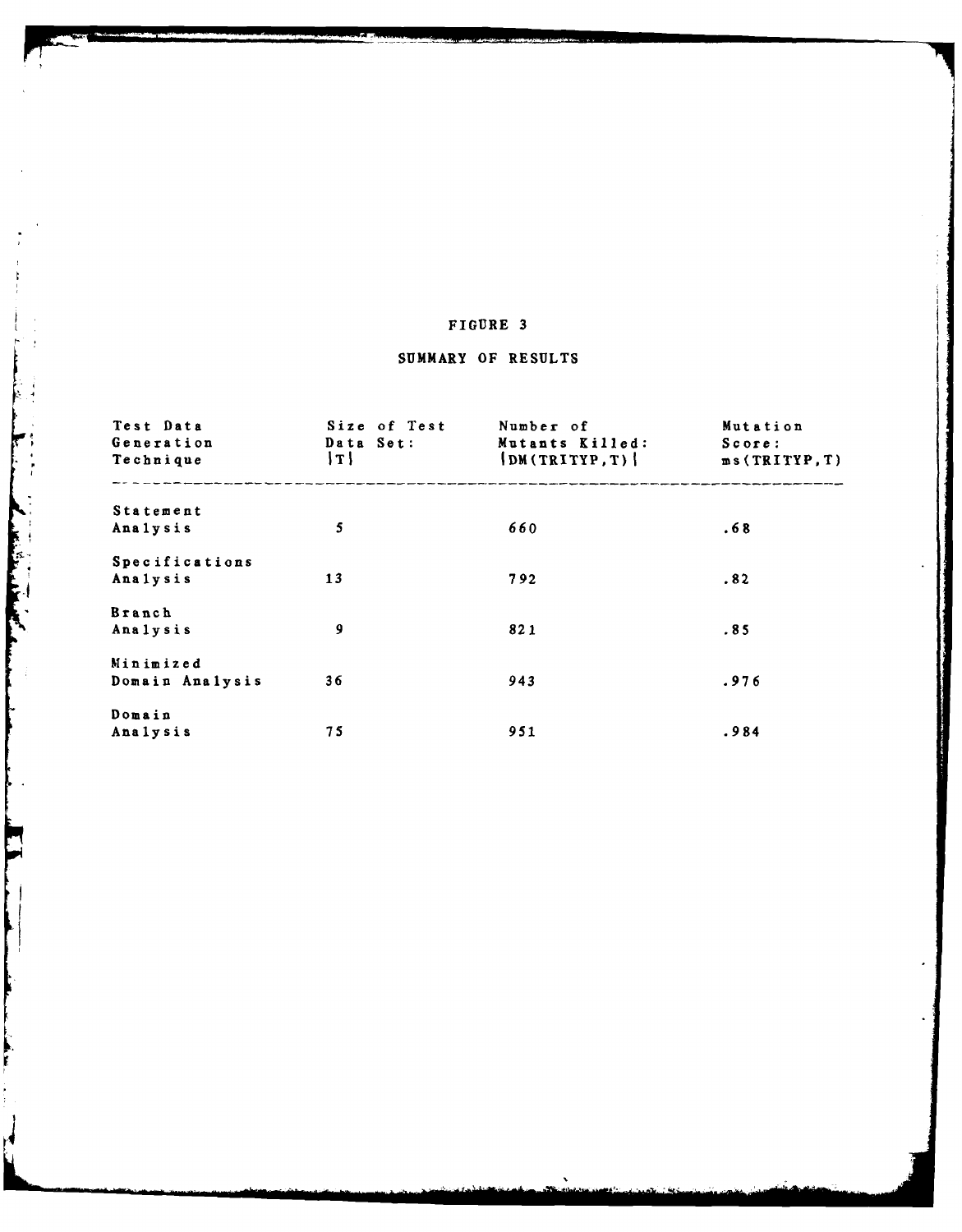## SELECTED MUTANTS SURVIVING DATA SET T<sub>St</sub>

**MUTANT NUMBER** 40  $IF(I .EQ. J)$  **MATCH = MATCH + 100 BECOMES**  $IF(I .EQ. J) CODE = MATCH + 100$ 

**MUTANT NUMBER 930**

**GOTO 60**

**BECOMES**

CALL TRAP

**MUTANT NUMBER** 425

Ê

F

20 IF(I **+ I .LE.** K) **GOTO 50 BECOMES**

20 IF(I **+ 1 .LE.** K) **GOTO 50**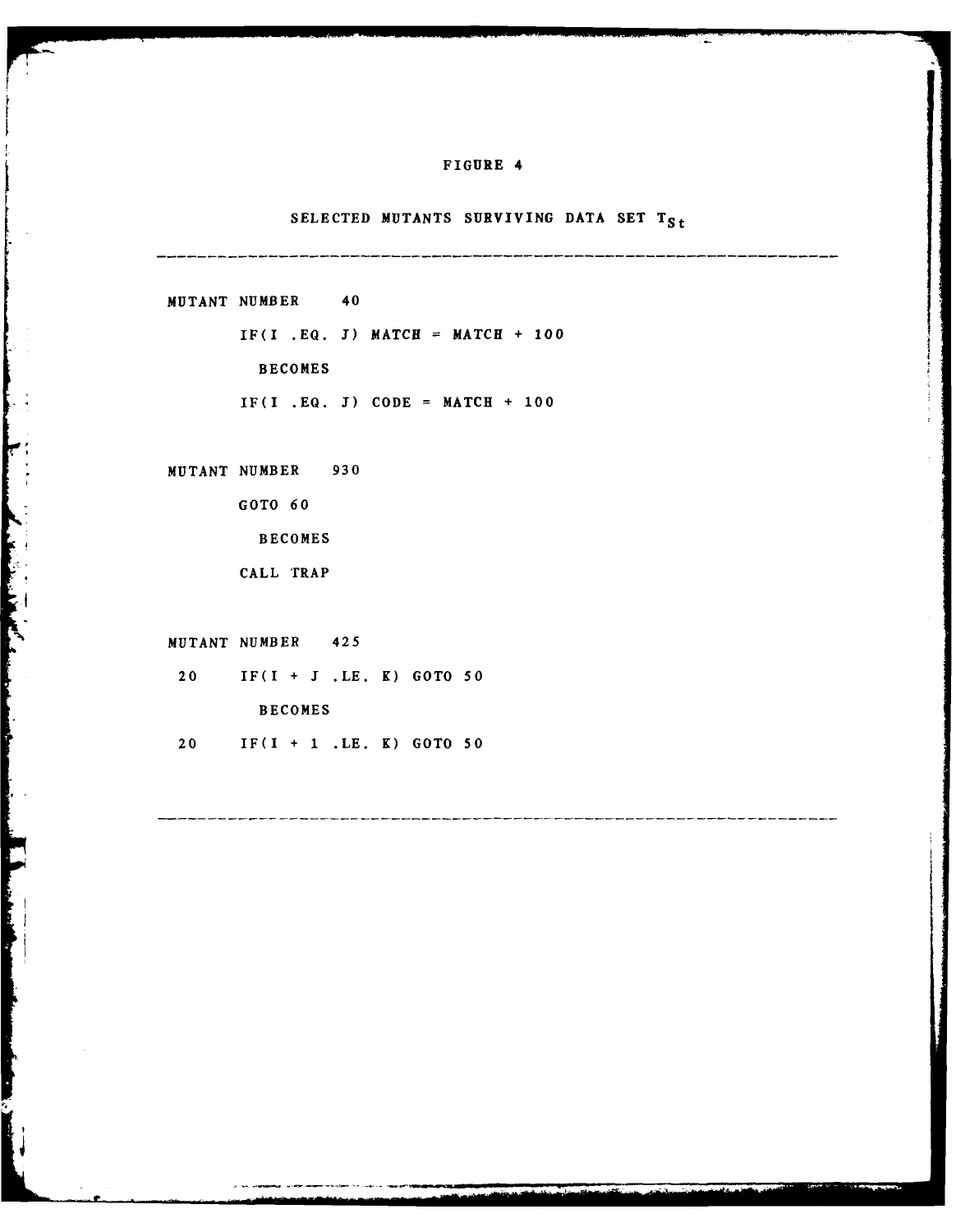# SELECTED MUTANTS SURVIVING DATA SETS T<sub>St</sub> AND T<sub>Sp</sub>

- **MUTANT** NUMBER *150*
- **30** IF(I **+** K **.LE. J) GOTO 50**

**BECOMES**

**30 IF(J +** K **.LE. J) GOTO 50**

**MUTANT NUMBER 899**

- **30** IF(I **+** K **.LE. J) GOTO 50 BECOMES**
- **30** IF(I **+** K **.LE. -ABS J) GOTO 50**

#### **MUTANT NUMBER** *1030*

*Contractor Communications* 

<sup>40</sup>IF(J **+** K **.LE. 1) GOTO** *<sup>50</sup>*

**BECOMES**

40 **IF(J +** K **.LE. I) GOTO 60**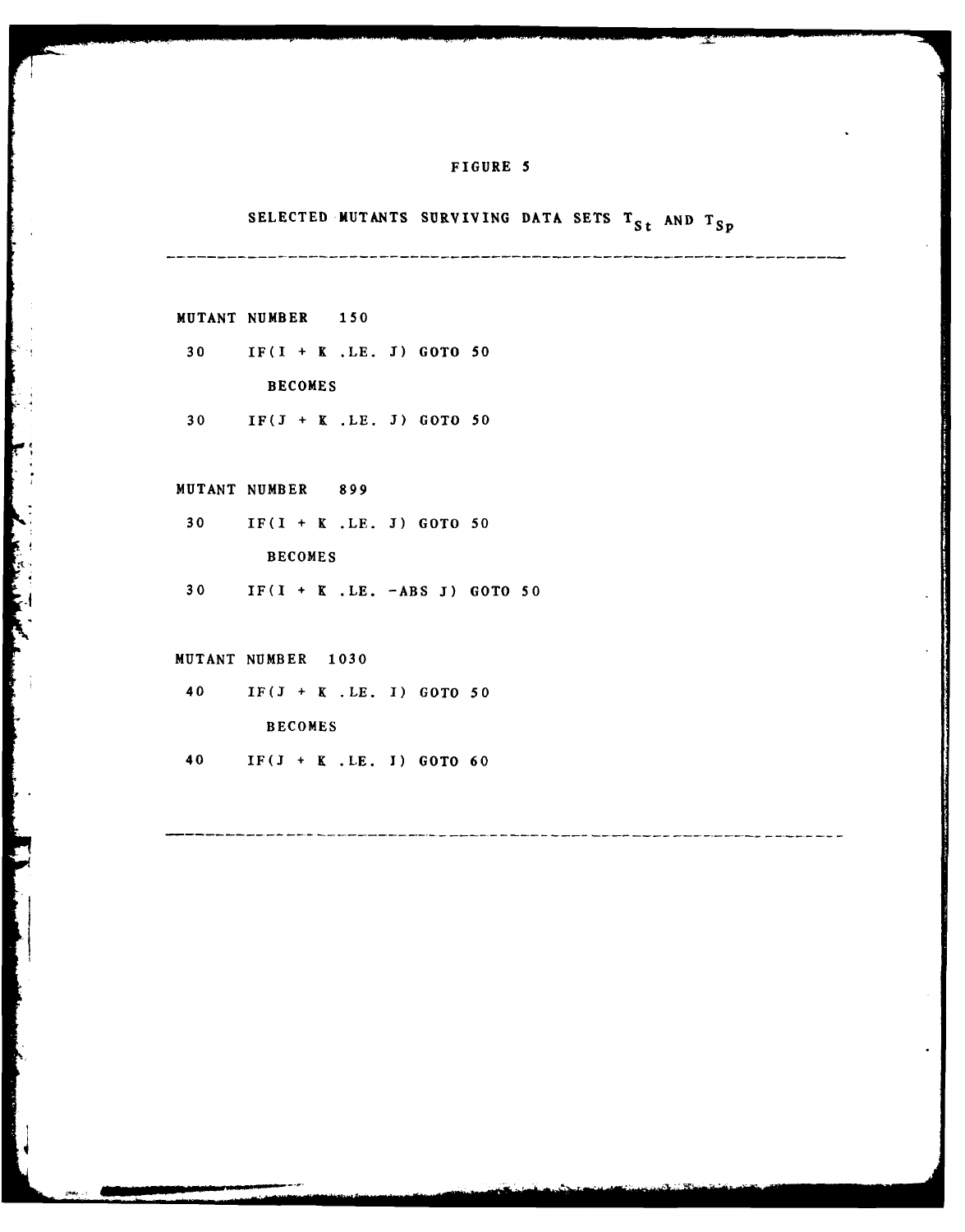# **SELECTED MUTANTS THAT SURVIVE T<sub>B</sub>**

|                 | MUTANT NUMBER<br>98                                            |
|-----------------|----------------------------------------------------------------|
| 10              | $IF(I + J .LE. K .OR. J + K .LE. I .OR. I + K .LE. J) GOTO 50$ |
|                 | <b>BECOMES</b>                                                 |
| 10              | $IF(J + J .LE. K .OR. J + K .LE. I .OR. I + K .LE. J) GOTO 50$ |
|                 |                                                                |
|                 | MUTANT NUMBER 375                                              |
| 10 <sub>1</sub> | $IF(I + J .LE. K .OR. J + K .LE. I .OR. I + K .LE. J) GOTO 50$ |
|                 | <b>BECOMES</b>                                                 |
| 10 <sub>1</sub> | IF(I + J.LE. K.OR. 2 + K.LE. I.OR. I + K.LE. J) GOTO 50        |
|                 |                                                                |
|                 | MUTANT NUMBER 798                                              |
|                 | $IF(I .EQ. J) MATICH = MATICH + 100$                           |
|                 | <b>BECOMES</b>                                                 |
|                 | $IF(ZPUSH I .EQ. J) MATCH = MATCH + 100$                       |
|                 |                                                                |
|                 |                                                                |
|                 |                                                                |

 $\ddot{\cdot}$ 

**Print** 

P

ł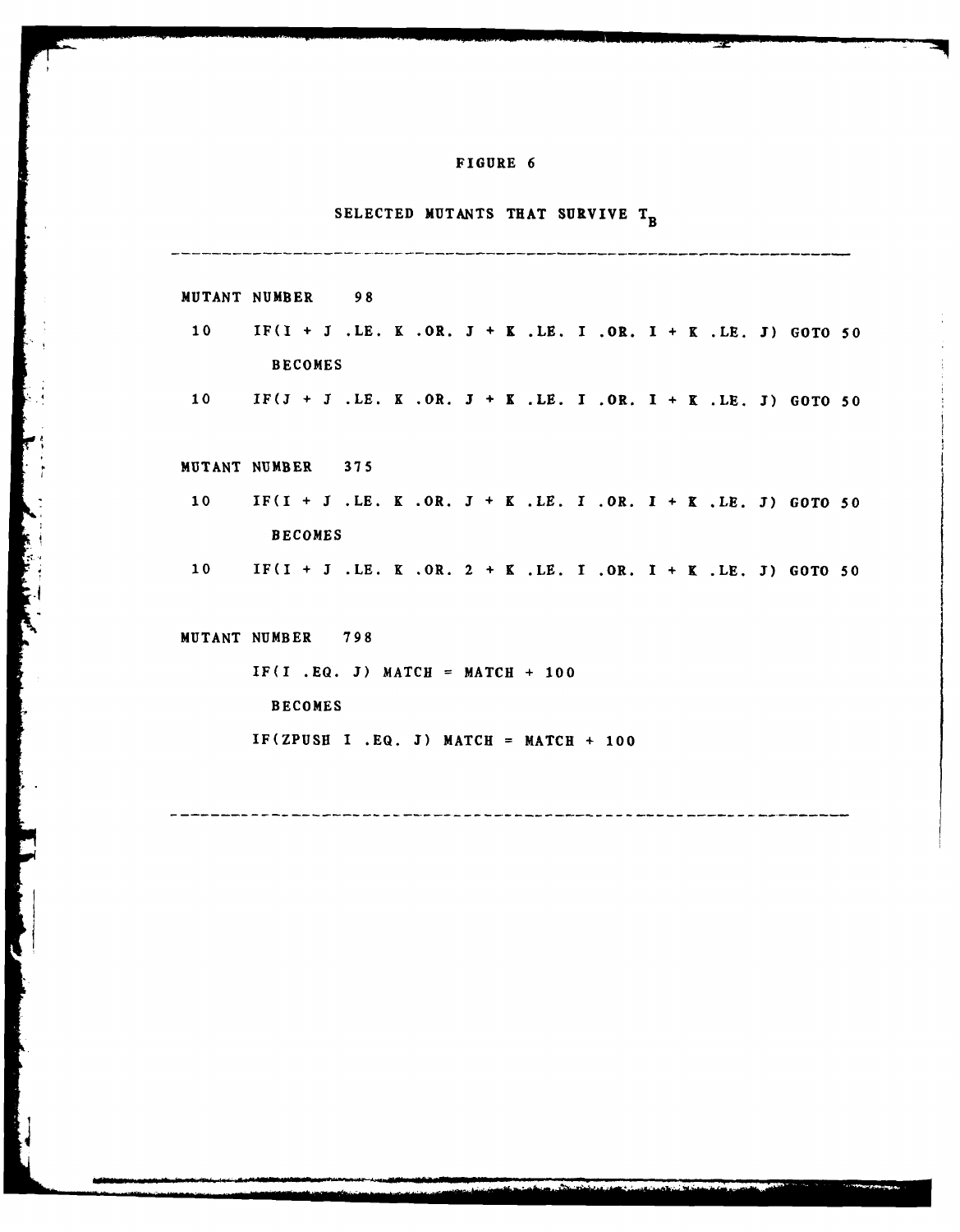**MUTANTS SURVIVING BOTH T<sub>MD</sub> AND T<sub>D</sub> MUTANT NUMBER** 843 **10** IF(I **+ J .LE.** K .OR. **J +** K **.LE.** I .OR. **I +** K **.LE. J) GOTO 50 BECOMES 10** IF(ZPUSH **I + J .LE.** K .OR. **J +** K **.LE.** I .0R. **I +** K **.LE. J) \*GOTO 50 MUTANT NUMBER** 846 **10** IF(I **+** J **.LE.** K .OR. **J1 +** K **.LE. I** OR1. **I +** K **.LE. J1) GOTO 50** \* **BECOMES 10** IF(I **+ ZPUSH** 3 **.LE.** K .0R. **J +** K **.LE.** I .0R. **I +** K **.LE. J) \*GOTO 50** MUTANT **NUMBER 852** \* **10** IF(I **+ J .LE.** K .OR. **J +** K **.LE. I** .OR. I **+** K **.LE. 3) GOTO 50 BECOMES 10** IF(I **+ J .LE. ZPUSH** K .OR. **J +** K **.LE. I** .0R. **I +** K **.LE. J) \*GOTO 50 MUTANT NUMBER 855 10** IF(I **+ J .LE.** K OR1. **I +** K **.LE. I** .OR. **I +** K **.LE. J) GOTO 50 BECOMES 10** IF(I **+** 3 **.LE.** K .0R. **ZPUSH J +** K **.LE. I** OR. **I +** K **.LE. 3) \*GOTO 50**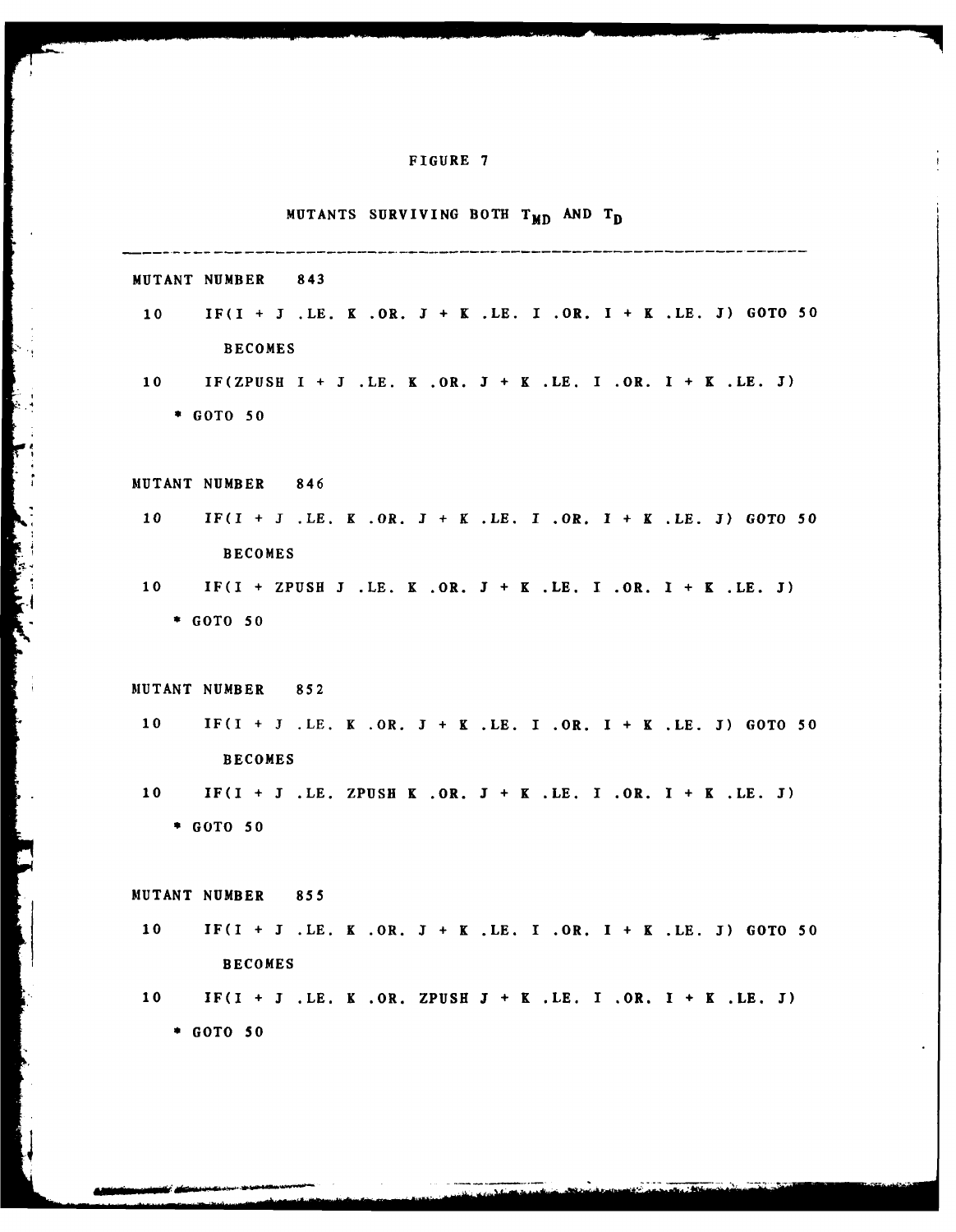#### **FIGURE 7, CONTINUED**

والمستوالين فتناه والمتواصل والمتواطن ويتبه المتعاديات المتوارث والمتواطن والمتواطن

**MUTANT NUMBER 858**

- **10** IF(I + **J .LE.** K .OR. **J** + K **.LE. I** .OR. **I** + K **.LE. J) GOTO 50 BECOMES**
- **10** IF(I **+ I .LE.** K .OR. **J + ZPUSH** K **.LE. I** .OR. **I +** K .LE. **J) \* GOTO 50**

\* **MUTANT NUMBER** 864

**10** IF(I **+ J .LE.** K .OR. **J +** K **.LE. I** .OR. **I +** K **.LE. J) GOTO 50 BECOMES**

**10** IF(I **+ J LE.** K OR. **J +** K **LE. ZPUSH** I OR. **I +** K LE. **J) \* GOTO** 50

**MUTANT NUMBER 867**

**10** IF(I **+ J .LE.** K .OR. **J +** K **.LE. I** .OR. I **+** K **.LE. 3) GOTO 50 BECOMES**

**10** IF(I **+ J .LE.** K .OR. **J +** K **.LE. I** .OR. **ZPUSH** I **+** K **.LE. J)** \* **GOTO 50**

**MUTANT NUMBER 870**

- **10** IF(I **+ J .LE.** K .OR. **J +** K **.LE. I** .OR. **I +** K **.LE. J) GOTO 50 BECOMES**
- **10** IF(I **+ J .LE.** K .OR. **J +** K **.LE.** I .OR. **I + ZPUSH** K .LE. **3)** \* **GOTO 50**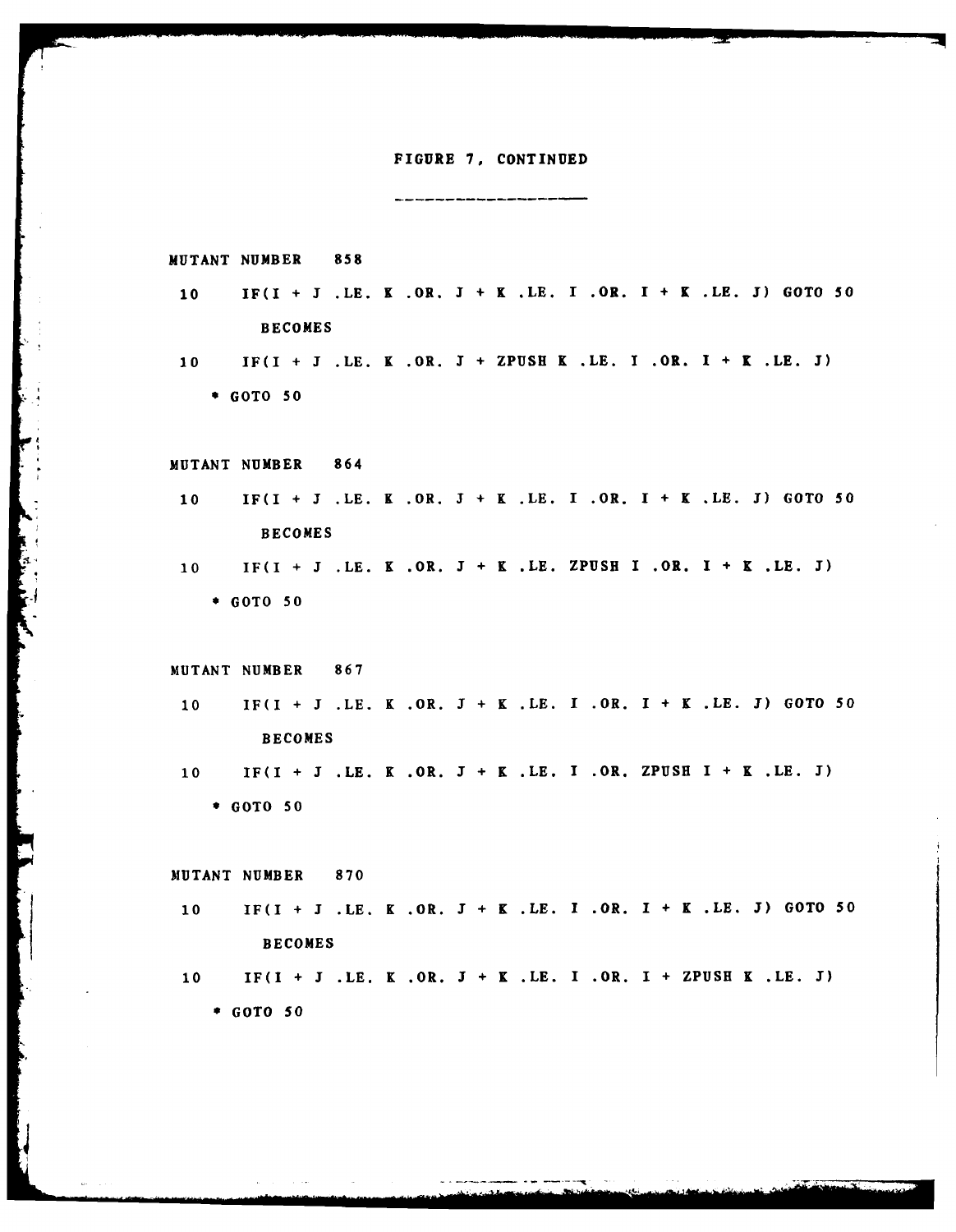#### **FIGURE 7, CONTINUED**

---------------------

**MUTANT NUMBER 876 10** IF(I **+ J .LE.** K .OR. **J +** K **.LE. I** .OR. I **+** K .LE. **J) GOTO 50 BECOMES 10** IF(I **+ J .LE.** K .OR. **J +** K **.LE. I** .OR. **I +** K **.LE. ZPUSH J) GOTO 50 MUTANT NUMBER 879** 20 IF(I + **J .LE.** K) **GOTO 50 BECOMES** 20 **IF(ZPUSH** I **+ J .LE.** K) **GOTO 50 MUTANT NUMBER 882** 20 IF(1 + 3 **.LE.** K) **GOTO 50 BECOMES** 20 IF(I + **ZPUSH J .LE.** K) GOTO **50 MUTANT NUMBER** 885 20 IF(I + **J** .LE. K) GOTO 50 **BECOMES** 20 **IF(ZPUSH** (I **+ J) .LE.** K) **GOTO 50 MUTANT NUMBER 903** 40 **IF(J +** K **.LE. I) GOTO 50 BECOMES** 40 **IF(ZPUSH** J **+** K **.LE. I) GOTO 50**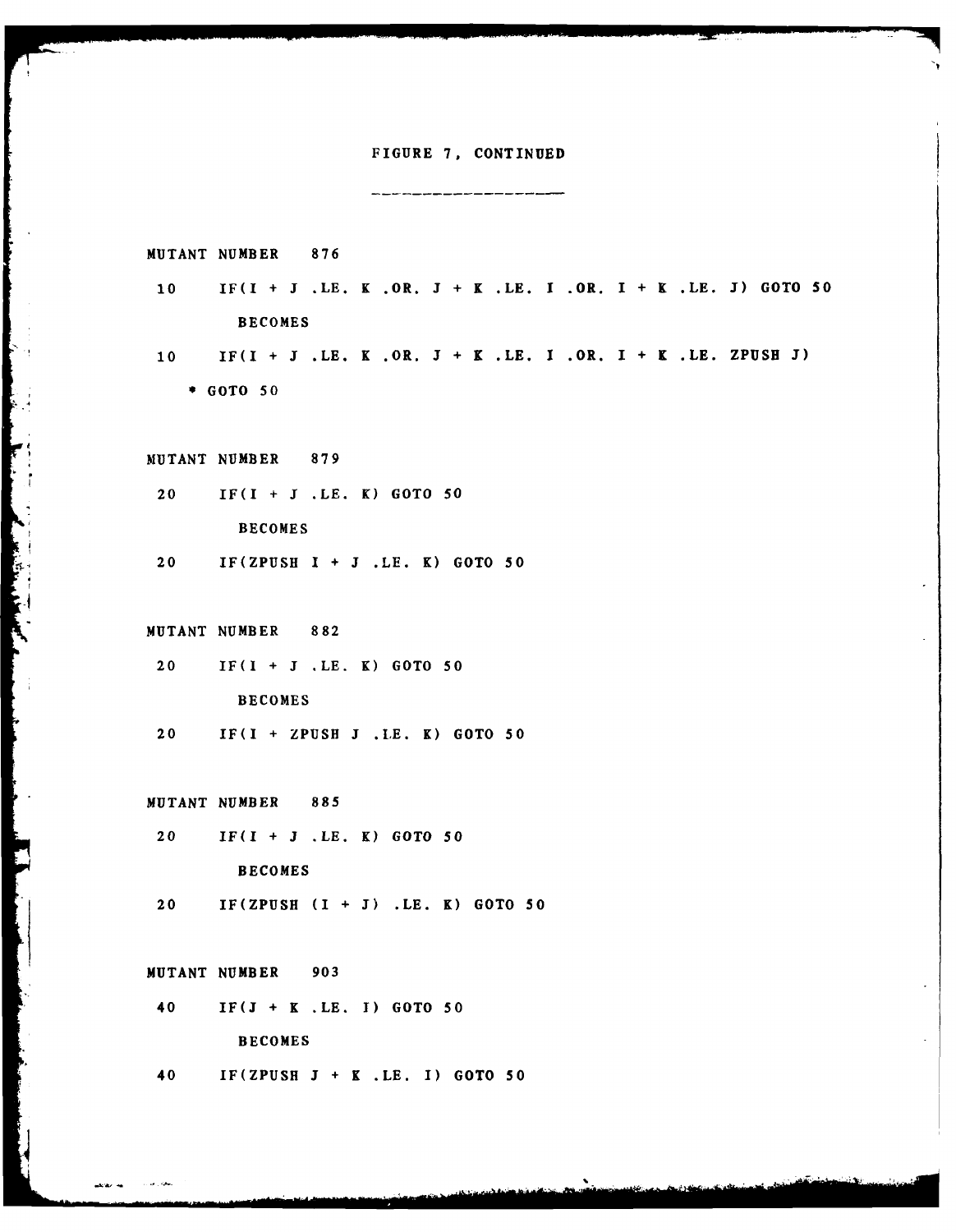**FIGURE 7,CONTINUED**

**MUTANT NUMBER 906** 40 **IF(J +** K **.LE. I) GOTO 50 BECOMES** 40 **IF(J + ZPUSH** K **.LE, I) GOTO 50 MUTANT NUMBER 909** 40 IF(J **+** K **.LE.** I) **GOTO 50 BECOMES** 40 IF(ZPUSH **(J +** K) **.LE. I) GOTO 50 MUTANTS SURVIVING T<sub>MD</sub>, KILLED BY T<sub>D</sub> MUTANT NUMBER** 419 20 IF(I **+ J .LE.** K) **GOTO 50 BECOMES** 20 **IF(3 +** J **.LE.** K) **GOTO 50 MUTANT NUMBER** 421 20 IF(I **+** J **.LE.** K) **GOTO 50 BECOMES** 20 IF(2 **+ J .LE.** K) **GOTO 50 MUTANT NUMBER** 426 20 IF(I **+ J .LE.** K) **GOTO 50 BECOMES** 20 IF(I **+ 3 .LE.** K) **GOTO 50**

and the company of the company of the company of the company of the company of the company of the company of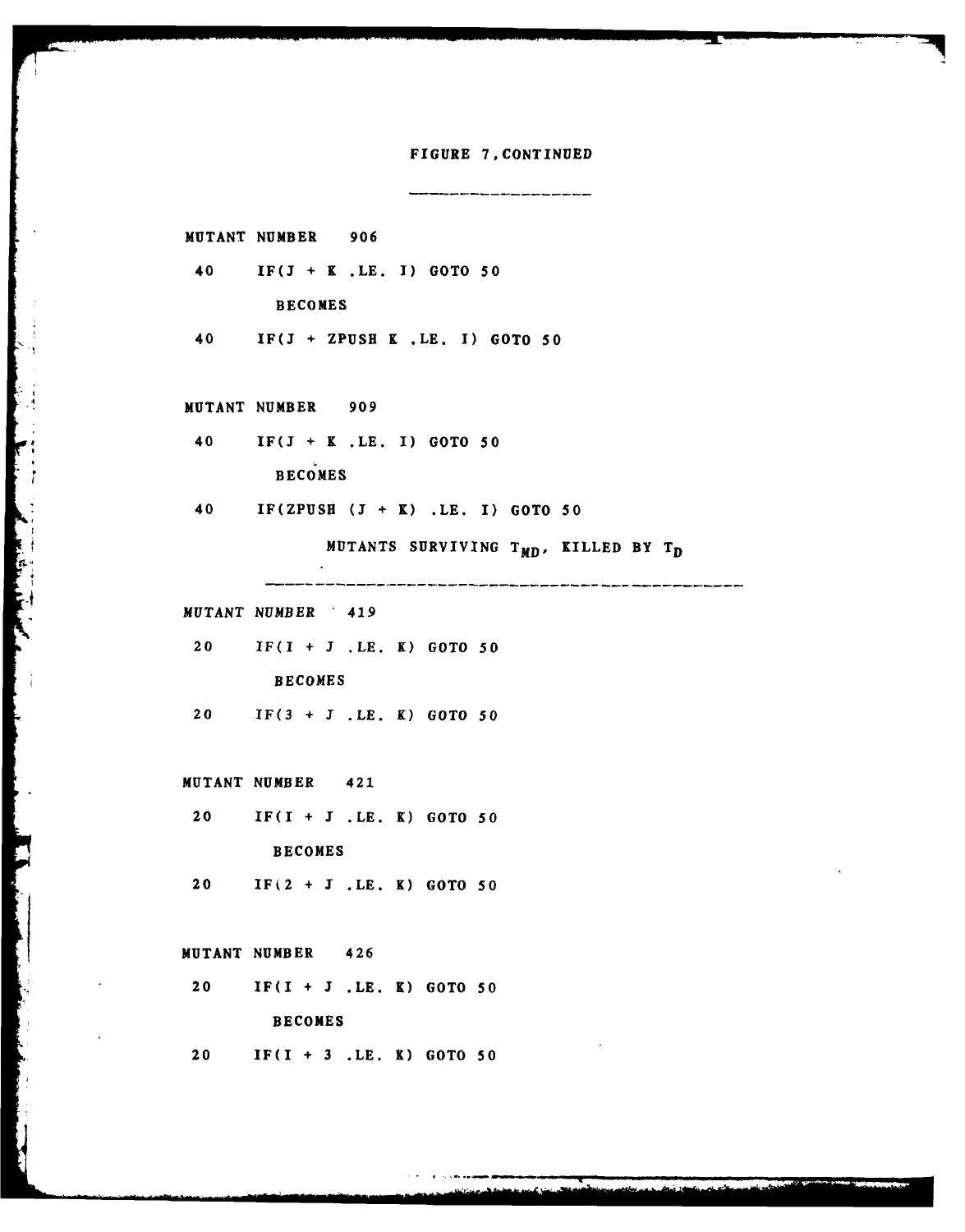#### **FIGURE 7, CONTINUED**

an dina kaominina ary ary ary ary ary ary ara-daharanjarahasin'ilay kaominina dia kaominina ary ary ary ary ar

**MUTANT NUMBER** 428

- 20 IF(I **+ I** .LE. K) **GOTO 50 BECOMES**
- 20 IF(I **+** 2 **.LE.** K) **GOTO 50**

**MUTANT NUMBER** 465

40 **IF(J +** K **.LE. 1) GOTO 50 BECOMES** 40 **IF(3 +** K **.LE. 1) GOTO 50**

**MUTANT NUMBER** 467

- 40 **IF(J +** K **.LE. 1) GOTO 50 BECOMES**
- 40 IF(2 **+** K **.LE. 1) GOTO 50**

**MUTANT NU'** 'R 472

- 40 **IF(3 +** K **.LE. 1) GOTO 50 BECOMES**
- 40 IF(J **+ 3 .LE. 1) GOTO 50**

**MUTANT NUMBER** 474

40 **IF(J +** K **.LE. I) GOTO 50 BECOMES** 40 IF(J **+** 2 **.LE. 1) GOTO 50**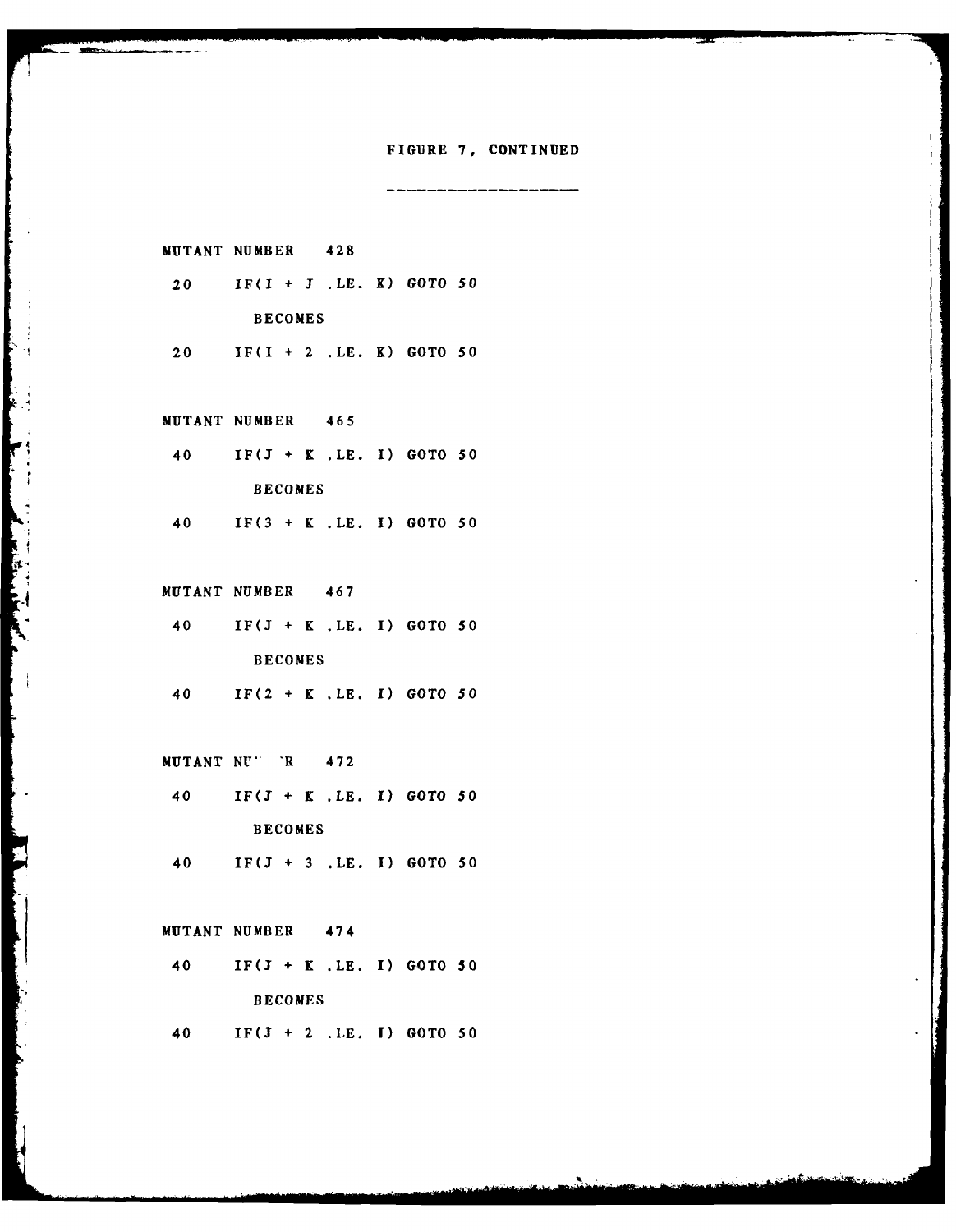

Figure 8.a

**Contract of the Charles** 

the company of the company of the company of the company of the company of the company of the company of the company of

Cross-section of the input space (through the J=K plane), showing portions of four dorains. Except for the I=J=K domain, these inputs execute the statement: 40  $1F((J+E),LE, 1)G0TO = 59$  $GOTO = 60$ 

Inputs in the shaded region satisfy the cendition and follow the first branch.



Figure 3.b

The cross-section of Figure 5.a, with the  $I=J+3$ line added. The points above and on this line satisfy the condition in the mutant: 40  $IF((J+3), LI, 1) GOTO = 50$  $GOTO = 60$ and follow the first branch. Inputs from the shaded

regions are processed incorpectly by this mutant.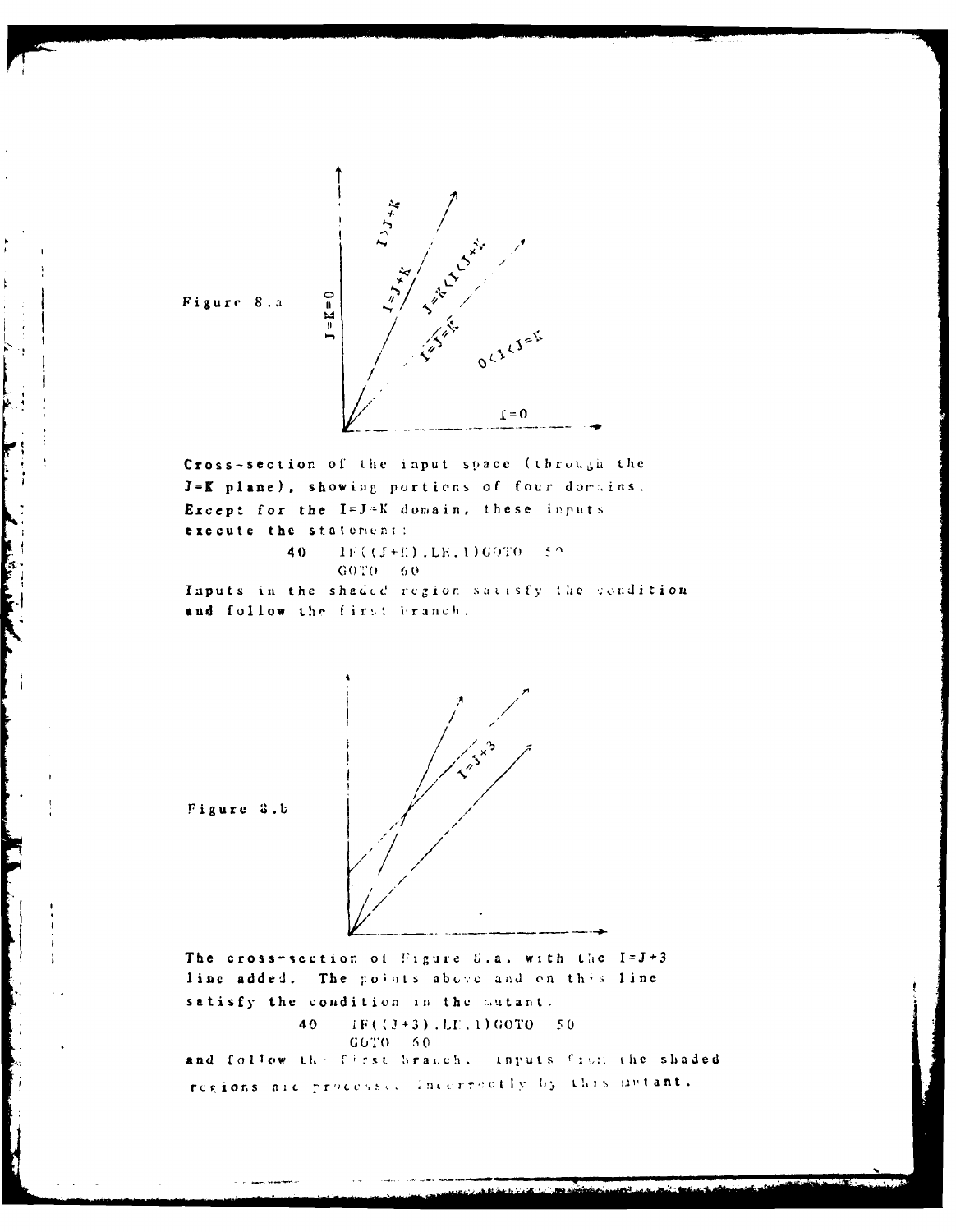| REPORT DOCUMENTATION PAGE                                                                                                                                        |                              | <b>READ INSTRUCTIONS</b><br>BEFORE COMPLETING FORM                                           |
|------------------------------------------------------------------------------------------------------------------------------------------------------------------|------------------------------|----------------------------------------------------------------------------------------------|
| 1: REPORT NUMBER                                                                                                                                                 |                              | 2. GOVT ACCESSION NO. 3. RECIPIENT'S CATALOG NUMBER                                          |
| $GIT-ICS-81/081$                                                                                                                                                 |                              |                                                                                              |
| <b>6</b> TITLE (and Subtitle)                                                                                                                                    |                              | <b>5 TYPE OF REPORT &amp; REALGO COULELD.</b>                                                |
| A Comparison of Some Reliable Test Data                                                                                                                          |                              | Interim Technical Reports.                                                                   |
| Generation Procedures.                                                                                                                                           |                              |                                                                                              |
|                                                                                                                                                                  |                              | 6. PERFORNING ORG. REPORT NUMBER<br>$GIT-ICS-81/08$                                          |
| $7.$ AUTHOR(s)                                                                                                                                                   |                              | 8. CONTRACT OR GRANT NUMBER(a)                                                               |
| $\frac{1}{\sqrt{2}}$ Richard A. <i>DeMillo</i>                                                                                                                   |                              |                                                                                              |
| Daniel E. Hocking<br>Michael J./Merritt                                                                                                                          |                              | $ARO-DAAG29-80-C-0120$                                                                       |
| 9. PERFORMING ORGANIZATION NAME AND ADDIVESS                                                                                                                     |                              | $ONR + N00014 - 79 - C - 0231$<br>10. PROGRAM ELEMENT PROJECT, TASK AREA & WORK UNIT NUMBERS |
| School of Information and Computer Science                                                                                                                       |                              |                                                                                              |
| Georgia Institute of Technology                                                                                                                                  |                              |                                                                                              |
| Atlanta, Georgia 30332                                                                                                                                           |                              |                                                                                              |
| 11. CONTROLLING OFFICE NAME AND ADDRESS<br>Army Research Office                                                                                                  | - Office of Naval ResearcH   | 12. RE                                                                                       |
| PO Box 12211                                                                                                                                                     | 800 N. Quincy Street         | 1981<br><b>13. NUMBER OF PAGES</b>                                                           |
| Research Triangle Park, NC Arlington, Virginia<br>14. MONITORING AGENCY NAME & ADDRESS(if different from Controlling Office)                                     |                              | $30 + i i$                                                                                   |
|                                                                                                                                                                  |                              | 15. SECURITY CLASS. (of this report)                                                         |
|                                                                                                                                                                  |                              | unclassified                                                                                 |
|                                                                                                                                                                  |                              | 15a. DECLASSIFICATION DOWNGRADING                                                            |
|                                                                                                                                                                  |                              | SCHEDULE                                                                                     |
| 16. DISTRIBUTION STATEMENT (of this Report)                                                                                                                      |                              |                                                                                              |
|                                                                                                                                                                  | DISTRIBUTION STATEMENT A     |                                                                                              |
| unlimited                                                                                                                                                        | Approved for public release; |                                                                                              |
|                                                                                                                                                                  | Distribution Unlimited       |                                                                                              |
|                                                                                                                                                                  |                              |                                                                                              |
| 17. DISTRIBUTION STATEMENT (of the abatract entered in Block 20, if different from Report)                                                                       |                              |                                                                                              |
| unlimited                                                                                                                                                        |                              |                                                                                              |
|                                                                                                                                                                  |                              |                                                                                              |
|                                                                                                                                                                  |                              |                                                                                              |
| 18. SUPPLEMENTARY NOTES                                                                                                                                          |                              |                                                                                              |
|                                                                                                                                                                  |                              |                                                                                              |
|                                                                                                                                                                  |                              |                                                                                              |
|                                                                                                                                                                  |                              |                                                                                              |
| 19. KEY WORDS (Continue on reverse side if necessary and identify by block number)                                                                               |                              |                                                                                              |
| software reliability, program testing, mutation analysis                                                                                                         |                              |                                                                                              |
|                                                                                                                                                                  |                              |                                                                                              |
|                                                                                                                                                                  |                              |                                                                                              |
| 20. ABSTRACT (Continue on reverse side if necessary and identify by block number)<br>A set of mutants of a program P, M(P), is a finite subset of the set of all |                              |                                                                                              |
|                                                                                                                                                                  |                              |                                                                                              |
| programs written in the language of P, and EM(P) is the set of programs in M(P)                                                                                  |                              |                                                                                              |
|                                                                                                                                                                  |                              |                                                                                              |
| which are (functionally) equivalent to P. For a set of test data T, DM(P,T) is                                                                                   |                              |                                                                                              |
| the set of programs in M(P) which give results differing from P on at least one<br>point in T. A mutation score for P,T is defined as follows:                   |                              |                                                                                              |
|                                                                                                                                                                  |                              |                                                                                              |
| ms (P, T) = $\frac{ DM(P, T) }{ M(P)  -  EM(P) }$                                                                                                                |                              |                                                                                              |
|                                                                                                                                                                  |                              | Leont inued aver                                                                             |
| DD 1525M <sub>3</sub> 1473<br>EDITION OF I NOV 65 IS COSOLETE<br>$S/N$ 0102-014-6601 $\frac{1}{4}$                                                               | unclassified                 |                                                                                              |

 $\overline{\phantom{a}}$ 

¥

i<br>L

 $\ddot{\phantom{a}}$ 

 $\mathbf{k}$ 

ļ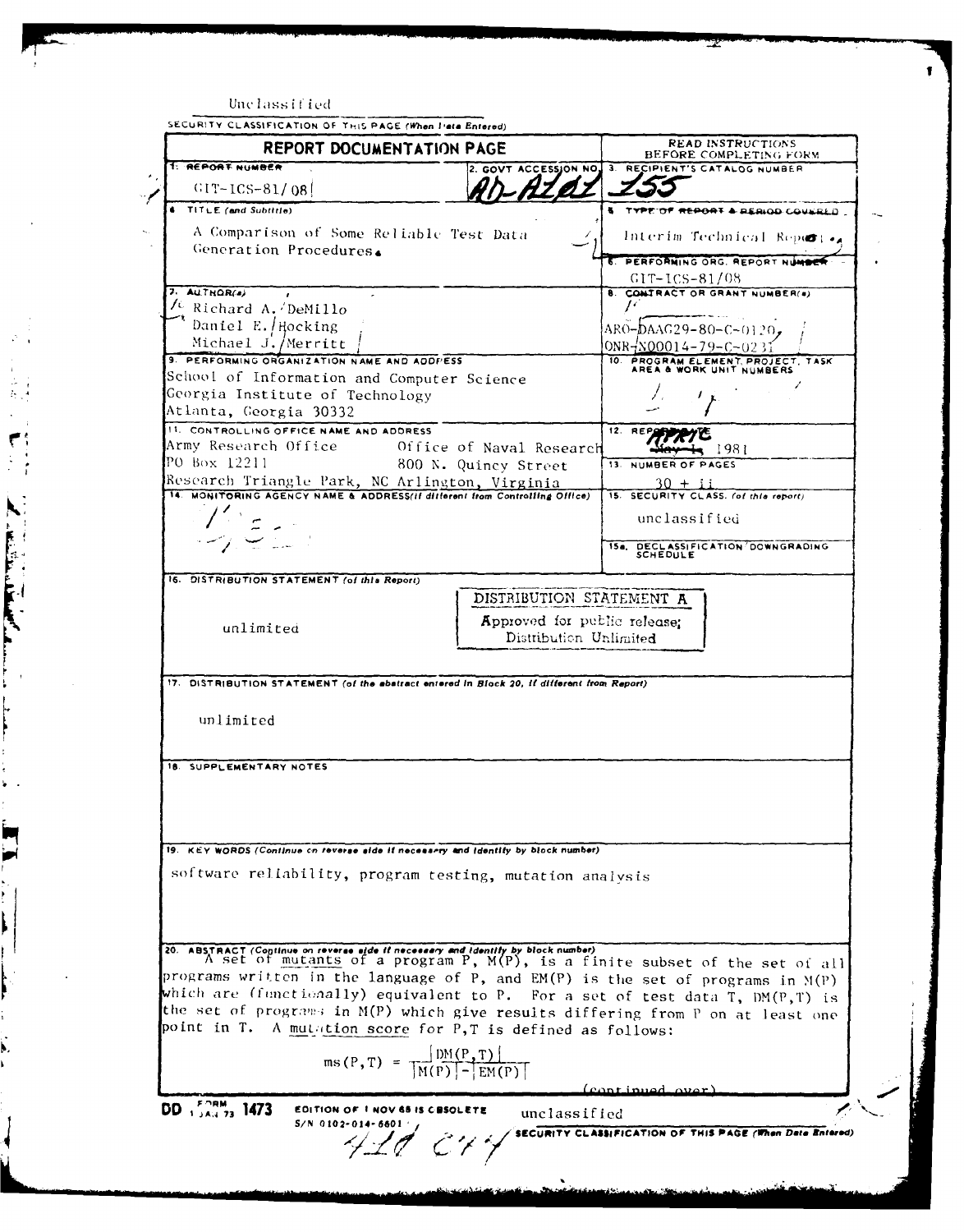#### unclassif ted

 $\begin{bmatrix} 1 \\ 1 \\ 1 \\ 1 \end{bmatrix}$ 

֦֧֦֧<br>ׇ֧֧֧֧֩֩֩֩֩֓֬֓<br>׀֘֬

#### **\_.41ITY CLASSIFICATION OF THIS PAGE'Whon Data Entered)**

20. As described elsewhere, it is possible to choose the function M so that ms(P,T) = I only if T demonstrates the correctness of P with high probability.

This paper is a case study of four test data generation schemes. For a fixed program P, five sets of test data are generated and mutation scores are calculated using the FMS.2 mutation system. Since each set has a score less than one, the FMS, 2 system is used to derive a set T such that  $ms(P,T) = 1$ .

**SECURITY CLAS: <b>***AFICATION OF THIS PAGE(When Data Enternd)*